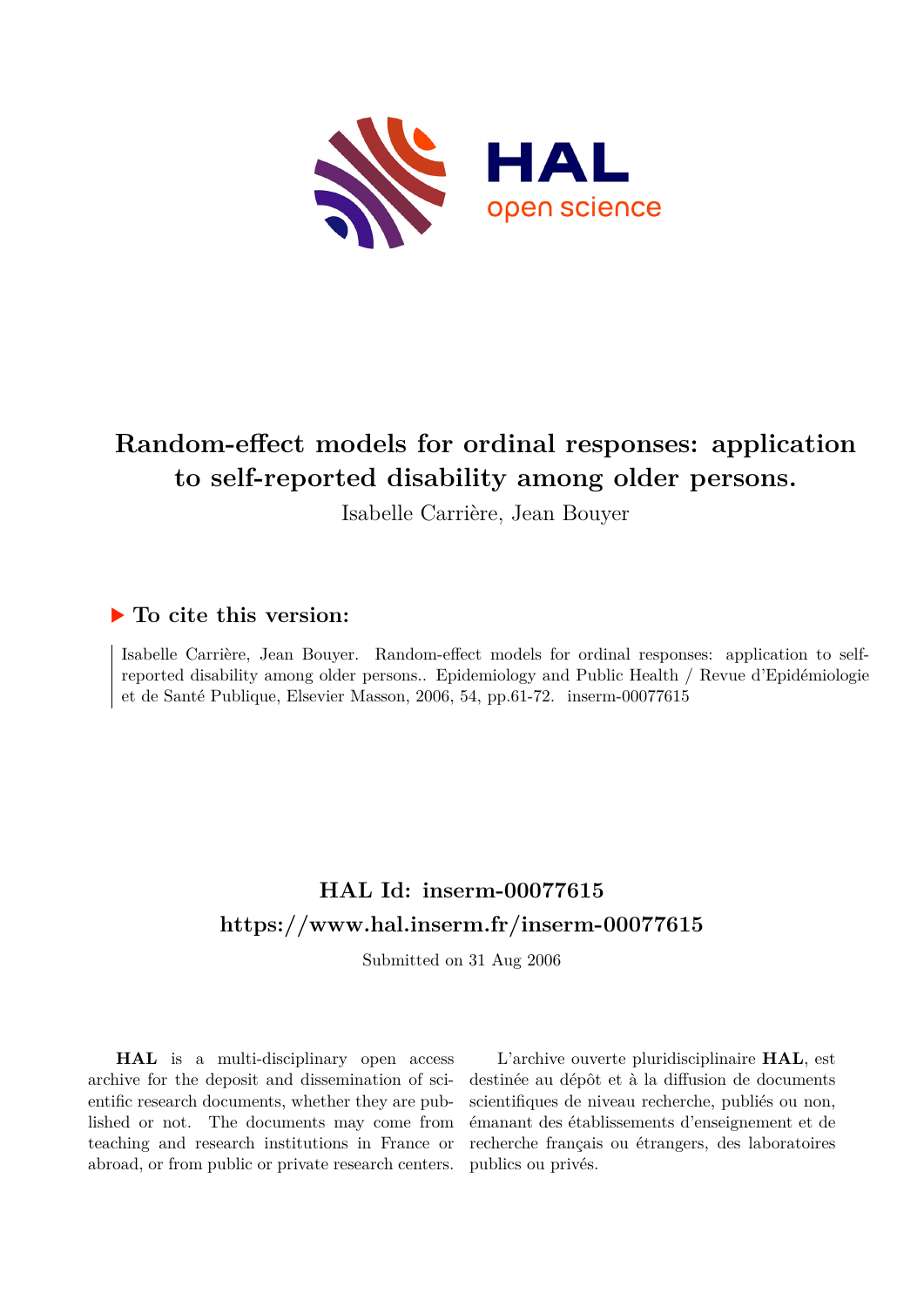

## Random-effect models for ordinal responses: Application to self-reported disability among older persons.

I. Carrière<sup>1</sup> and J. Bouyer<sup>2</sup>

<sup>1</sup>INSERM Unité 500, 39 avenue Charles Flahault, 34093 MONTPELLIER, FRANCE

<sup>2</sup> INSERM Unité 569, 82 rue du Général Leclerc, 94276 LE KREMLIN BICETRE,

France; INED; IFR69

Corresponding author:

Isabelle Carrière, INSERM Unité 500, 39 avenue Charles Flahault, 34093

MONTPELLIER, France

Email: carriere@montp.inserm.fr

Tel: 04 99 23 23 72

Fax: 04 99 61 45 79

Short title: Random-effect models for ordinal data

Page 1 of 27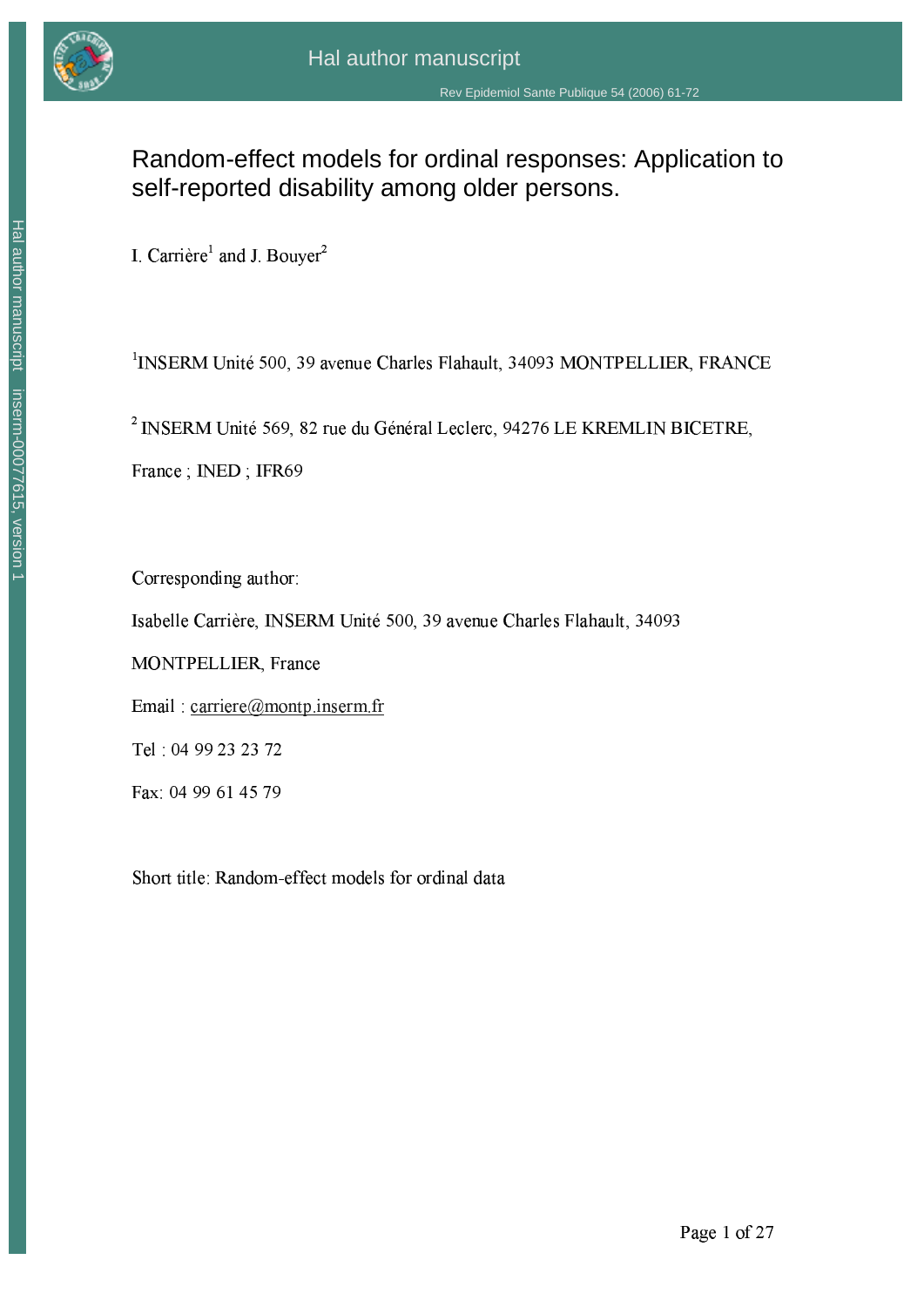## Abstract

#### **Background**

Longitudinal studies with ordinal repeated outcomes are now widespread in epidemiology and clinical research. The statistical analysis of these studies combines two difficulties: the choice of the best ordinal model and taking into account correlations for within-subject responses.

#### **Methods**

Random-effect models are of particular value in this context and we propose here a fitting strategy. The various ordinal models extended to the case of repeated responses are detailed. We explain how the choice of model constrains the random effect structure. Model selection criteria and goodness-of-fit measures are also presented. These issues are dealt with by the mean of the example of self-reported disability in older women assessed annually over a period of seven years.

#### **Results**

The proportionality of the odds ratios was validated for the covariables "age" and "gait speed". In contrast the impact of the covariable "pain" differs according to the levels of disability. The restricted partial proportional odds model was found to have a goodness of fit equivalent to the full generalized ordered logit model while the stereotype model appeared to give poorer fit.

#### **Conclusions**

The random-effects models presented in this paper allow taking into account the ordinal nature of the outcome in longitudinal studies. Furthermore the impact of the risk factors can be modeled according to the response levels. This approach can be useful for a better understanding of complex processes of evolution.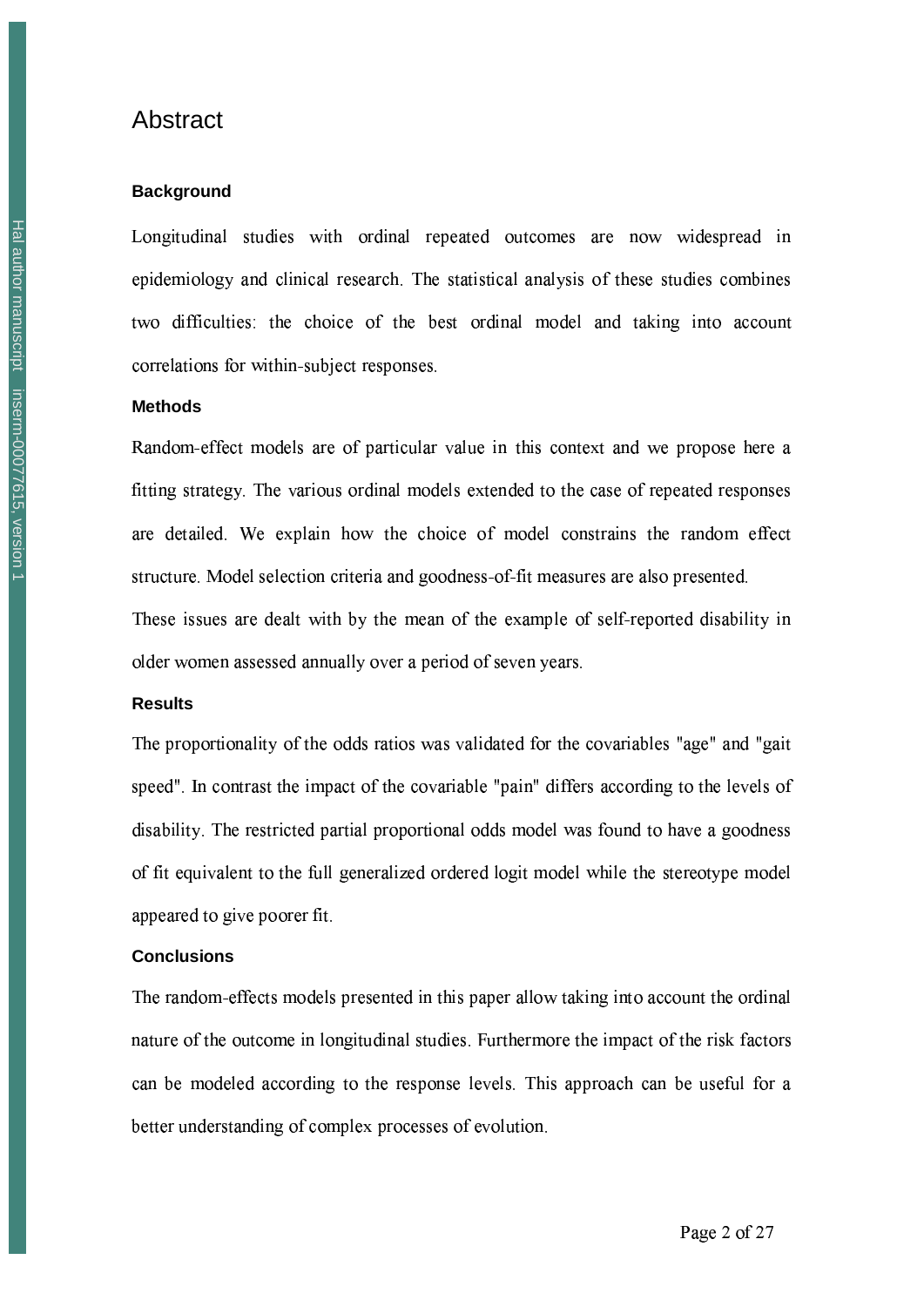## **Résumé**

#### Position du problème

Les études longitudinales avec des réponses ordinales répétées sont maintenant fréquentes en épidémiologie et recherche clinique. L'analyse statistique de ces études comporte deux écueils : le choix du meilleur modèle ordinal et la prise en compte des corrélations intra-sujets des réponses.

#### **Méthodes**

Les modèles à effets aléatoires sont particulièrement bien adaptés dans ce contexte et nous proposons dans cet article une stratégie de modélisation. Les différents modèles ordinaux étendus au cas des réponses répétées sont détaillés. Nous expliquons comment le choix du modèle impose des contraintes sur la structure des effets aléatoires. Nous présentons aussi des critères de sélection et des mesures d'adéquation des modèles aux données.

Ces questions sont illustrées par un exemple d'étude de l'incapacité mesurées chaque année, chez des femmes âgées, sur une période de sept ans.

#### **Resultats**

La proportionnalité des odds ratios a été validée pour les covariables "âge" et "vitesse de marche". Par contre l'impact de la covariable "douleur" est différent selon le niveau d'incapacité. L'adéquation aux données du modèle restreint à odds partiellement proportionnels était comparable à celle du modèle logistique ordonné complet tandis que celle du modèle stéréotype était moins bonne.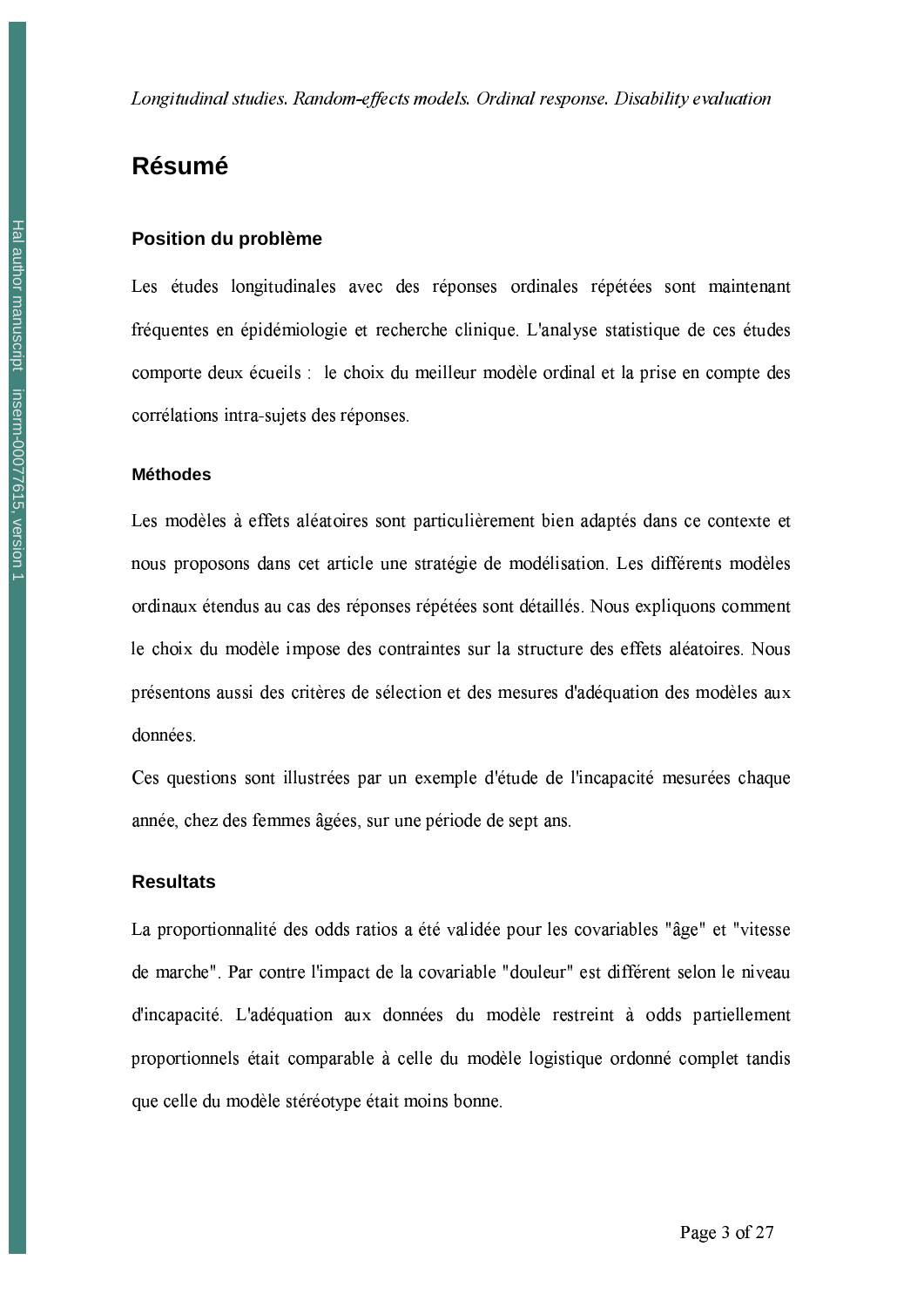#### **Conclusion**

Les modèles à effets aléatoires présentés dans cet article permettent d'analyser les études longitudinales en prenant en compte le caractère ordinal de la réponse. De plus, l'impact des facteurs de risque peut être modélisé selon les niveaux de la variable réponse. Cette approche peut être utile pour mieux comprendre les profils d'évolution complexes.

Etudes longitudinales. Modèles à effets aléatoires. Réponse ordinale. Evaluation de l'incapacité.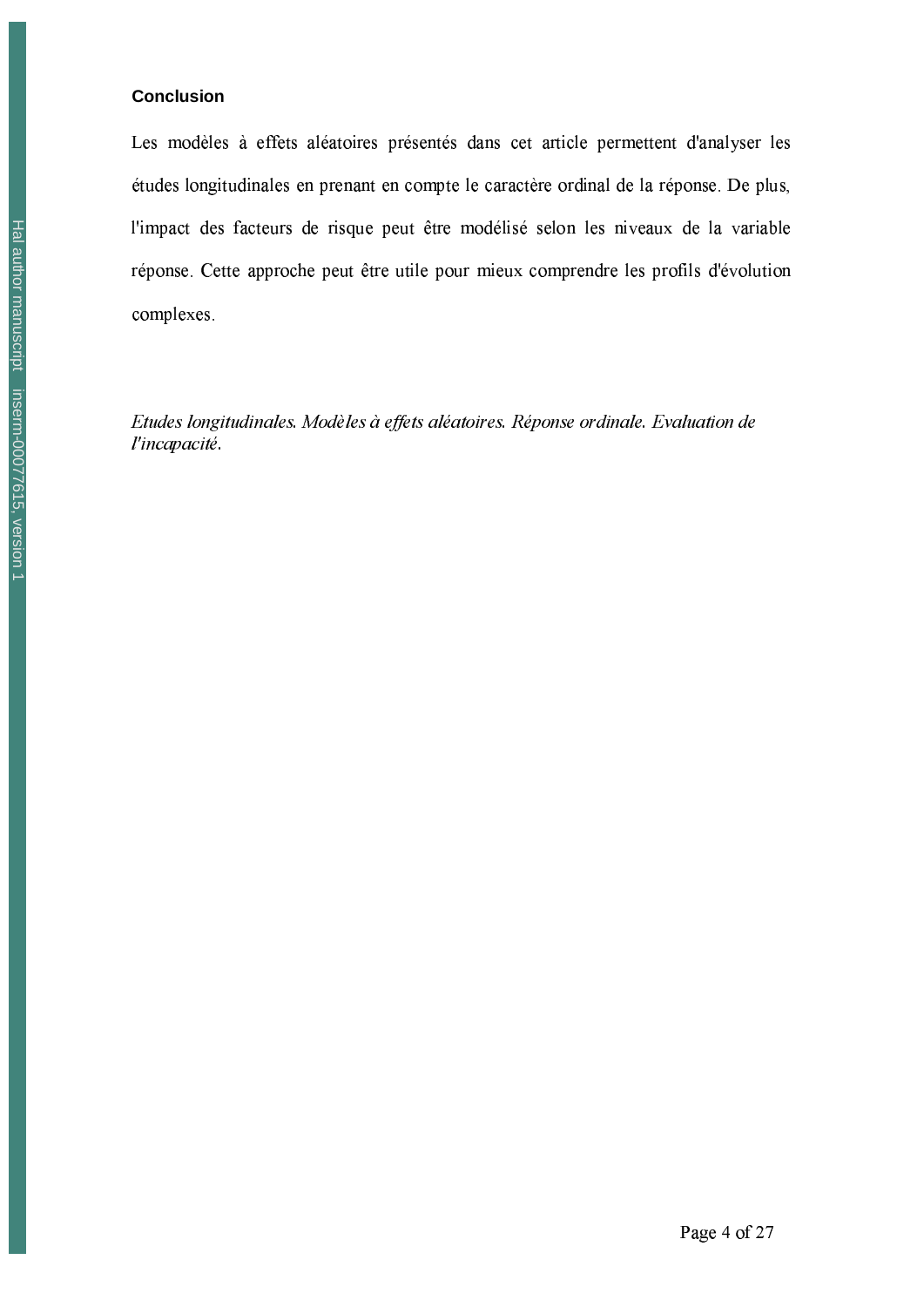## **Background**

In epidemiology and clinical research, dimensions such as quality of life, pain, fatigue, depression, cognitive impairment, mood and physical disability are increasingly studied as outcomes of interest. In elderly people, for example, measurements of functional limitation are of key importance. In recent years, a large number of scales have been developed for the evaluation of these dimensions, most of them being ordinal indicators [1-4]. Moreover, the study of the succession of stages of disability, together with analyses of the risk factors for future deterioration is a major concern in gerontology. For this explanatory research, cross-sectional studies are inappropriate due to biases such as selective removal or differences in the proportions of impaired individuals between age groups, which may also be confounded with changes over generations [5]. Therefore, studies on risk factors for disability among elderly people require statistical tools able to take into account at the same time the ordinal nature of the outcome variable, the correlation between repeated observations for a subject and the timedependence of some covariables (the covariables may vary over time for a subject). These issues may be addressed by means of random-effect models. However, few studies have used this type of model for the analysis of ordinal responses and, indeed, their application raises several problems.

In this paper, we describe a strategy for selecting and fitting multivariate random-effect models to longitudinal ordinal responses. We firstly present the models and their constraints coming from both the random-effect and the ordinal aspects of the models. Then, we provide tools for comparing their goodness of fit. Finally, this strategy is applied and the models are compared in an epidemiological study of changes over time of a disability indicator among a cohort of elderly women.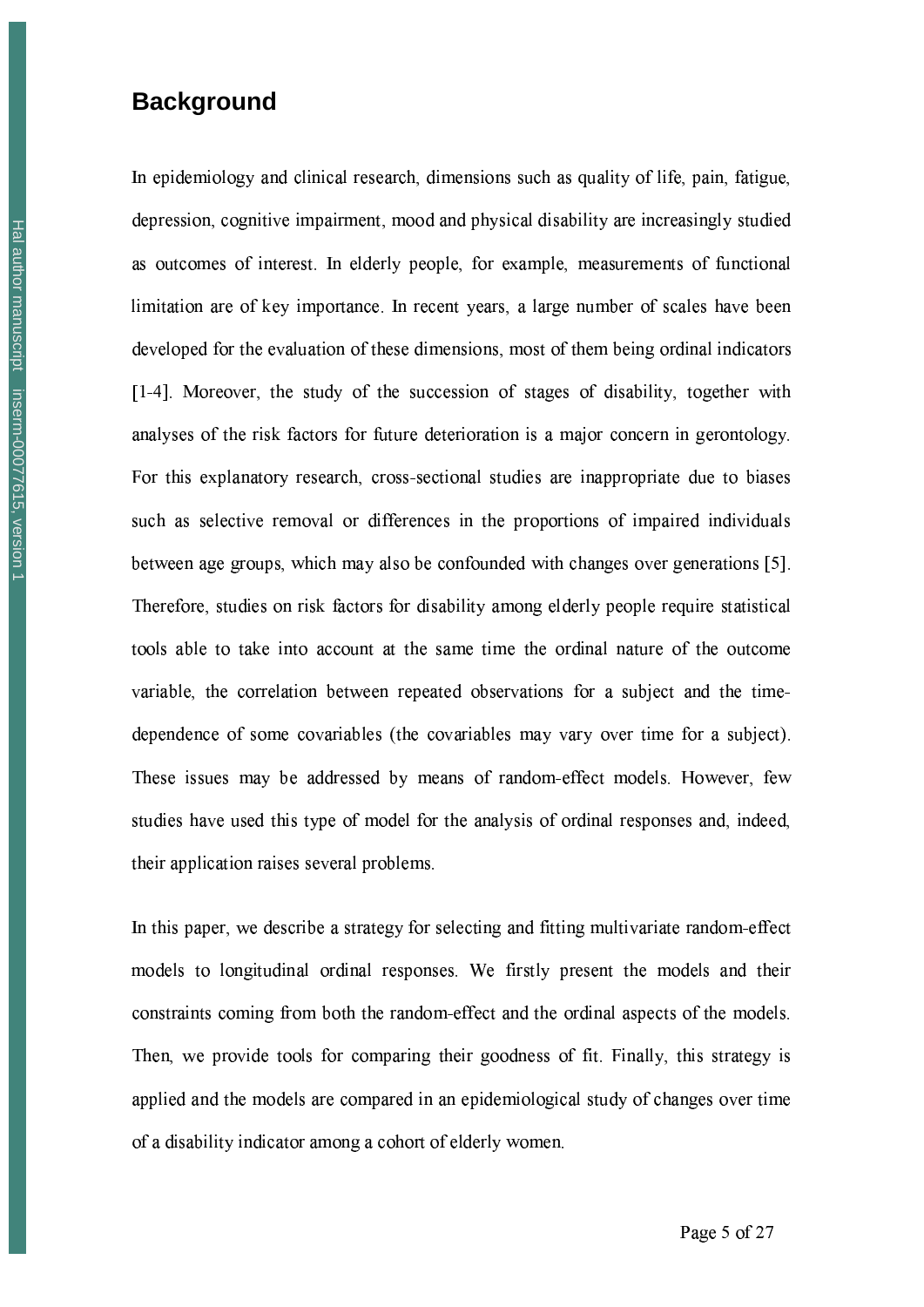## **Methods**

In longitudinal studies, each subject is assessed at different time points and these intraindividual responses are correlated. These correlations between individual responses must be accounted for by appropriate analysis methods [6] such as the generalized linear mixed model (GLMM), also known as the multilevel model or the conditional model [7]. The use of random effects in linear models for normal responses is well established. By contrast, random effects have only recently been incorporated into models for categorical data, due to complexities of implementation.

A basic characteristic of these models is the introduction of random subject effects into the linear predictor, which has led to random-effects models being described as "subject-specified models" [8]. The random part of the linear covariable combination describes and explains the structure of the longitudinal correlation and indicates the magnitude of between-individual heterogeneity.

Let  $Y_{ij}$  denote an outcome corresponding to the *j*th response (i.e. the response at time *j*) of the *i*th subject ( $i=1$  to N). Let  $X_{ij}$  be a design matrix of time dependent covariates and  $Z_{ij}$  a submatrix of  $X_{ij}$ . Let  $U_i$  denote the vector of random effect values for the subject i. Conditional on  $U_i$ , a GLMM resembles an ordinary GLM. Let  $\mu_i=E(Y_i/U_i)$  denote the mean of the conditional distribution of  $Y_{ij}$  given  $U_i$ . The linear predictor for a GLMM therefore takes the form:

$$
g(\mu_{ij}) = \mathbf{X}_{ij}\boldsymbol{\beta} + \mathbf{Z}_{ij}\mathbf{U}_{i}
$$

where  $g(.)$  is a link function and  $U_i$  is assumed to be independent of the covariates and normally distributed with mean zero and unknown variance.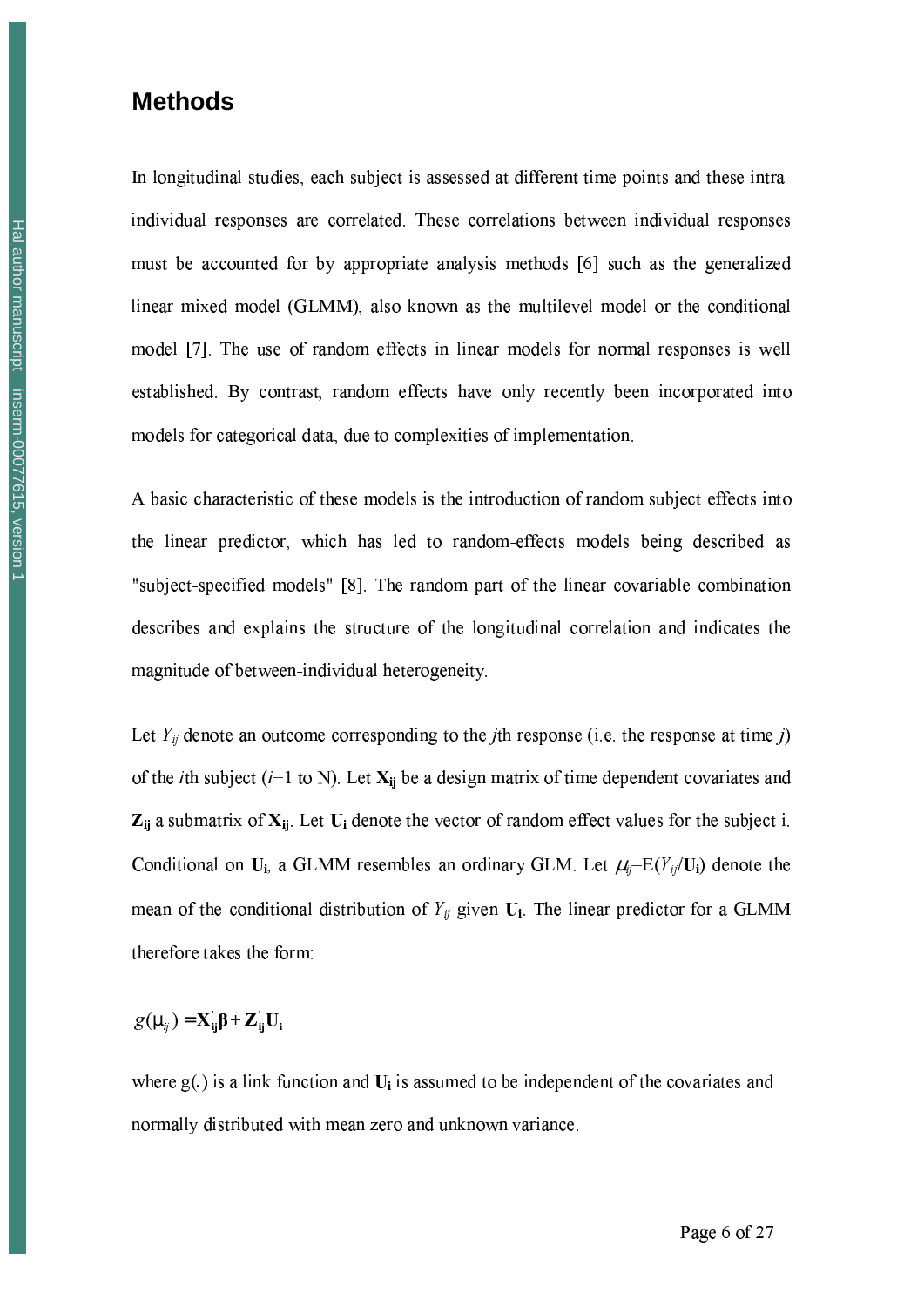For the fixed parameters  $\beta$ , estimates are obtained conditionally on random effects distribution. The likelihood function has no closed-form solution and various estimation procedures have been proposed to overcome this difficulty. The most attractive of these procedures directly maximizes an approximate likelihood obtained by numerical integration and is implemented for instance, in the SAS NLMIXED procedure. The likelihood is the integral, over the unobserved random effects, of the joint distribution of the data and the random effects. With non-linear models, computational intensive integration methods, such as the Gauss-Hermite quadrature [9], are required to evaluate this likelihood. Having approximated the likelihood, standard maximization methods, such as the Newton-Raphson method, are used to obtain the estimates.

Several models have been proposed for the analysis of ordinal responses in the case of non correlated data [10, 11]. These models can be extended to the case of repeated responses. However, the choice of the model imposes constraints on the random effect structure. Furthermore, in practice, it is difficult to introduce more than a few random effects with this estimation procedure. We present here several types of ordinal models with only a random intercept.

#### The proportional odds mixed models

Let  $Y_{ij}$  now denote an ordinal outcome with K categories.

The cumulative logit model was the first model proposed for ordinal responses. The ordinal nature of the response was taken into account by considering the cumulative probabilities  $P(Y_{ij} \ge c)$ , ordered as follows  $1 = P(Y_{ij} \ge 0) \ge P(Y_{ij} \ge 1) \ge ... P(Y_{ij} \ge c) \ge$  $\ldots P(Y_{ij} \geq K)$ .

The model can be represented as follows: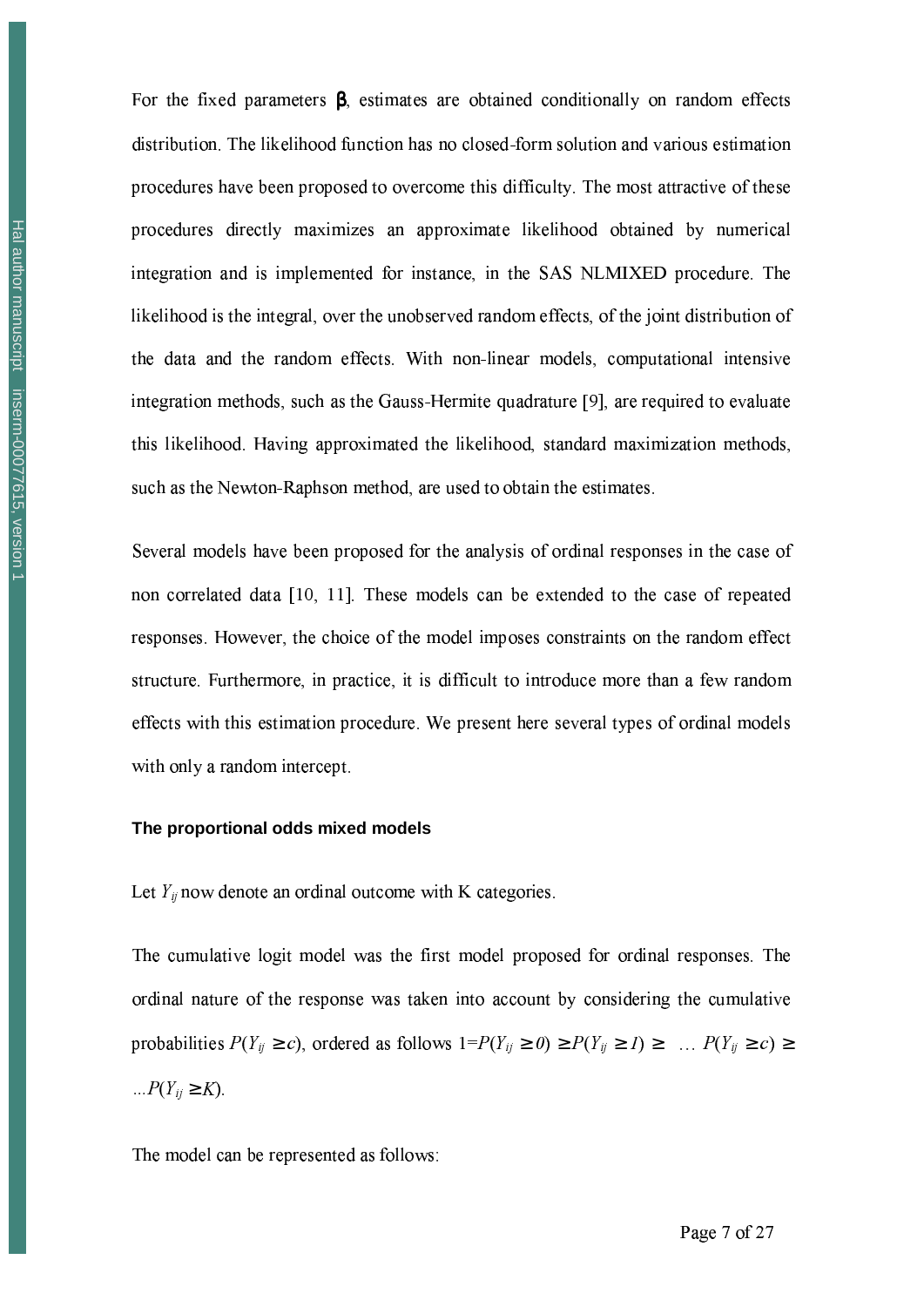$$
\log \left( \frac{P(Y_{ij} \ge c \mid \mathbf{X}_{ij}, u_i)}{P(Y_{ij} < c \mid \mathbf{X}_{ij}, u_i)} \right) = \alpha_c + \mathbf{X}_{ij}' \boldsymbol{\beta} + u_i \tag{1}
$$

where  $u_i$  is the random effect specific to subject i and  $\alpha_c$  is the intercept for category c. The vector of the fixed parameters  $(\beta)$  represents the log-odds ratios of the grouped categories superior to the cut-off  $(c)$  compared to the categories inferior to  $c$ . In this model, the random effect  $(u_i)$  and the fixed effects ( $\beta$ ) are independent of the cut-off (c). The assumption that  $\beta$  is independent of the response level implies that the log-odds ratio for a given covariable is the same for all levels of the response. This led McCullagh to refer to this model as the "proportional odds model" [12].

The consideration of cumulative properties confers several useful properties to the model: (1) The proportional odds model is invariant if the codes for the response  $\bf{Y}$  are reversed, resulting only in a change in the sign of the regression parameters, (2) the proportional odds model is invariant if the categories of the ordinal response are collapsed [10]. The parameter vector,  $\beta$ , remains unchanged if categories are combined, only the intercepts,  $\alpha_c$ , are affected.

The proportional odds model is often presented as designed for ordinal response categories monotonically related to an underlying continuous latent variable  $\eta$ . The relationship between Y and  $\eta$  is such that the parameters  $\alpha_c$  are the cut-off points on the continuum  $\eta$  and that  $Y_{ij}$  equals c if  $\eta_{ij}$  lies between  $\alpha_c$  and  $\alpha_{c+1}$ . However, as pointed out by McCullagh [13], the existence of  $\eta$  is usually unverifiable in practice.

However, the use of a random effect,  $u_i$ , independent of response category is based on the notion that a unique unknown continuous phenomenon underlies the ordinal response. It is possible to consider a model including differential random effects,  $u_{ic}$ , by category of Y. However, estimation is more complicated in this extended model because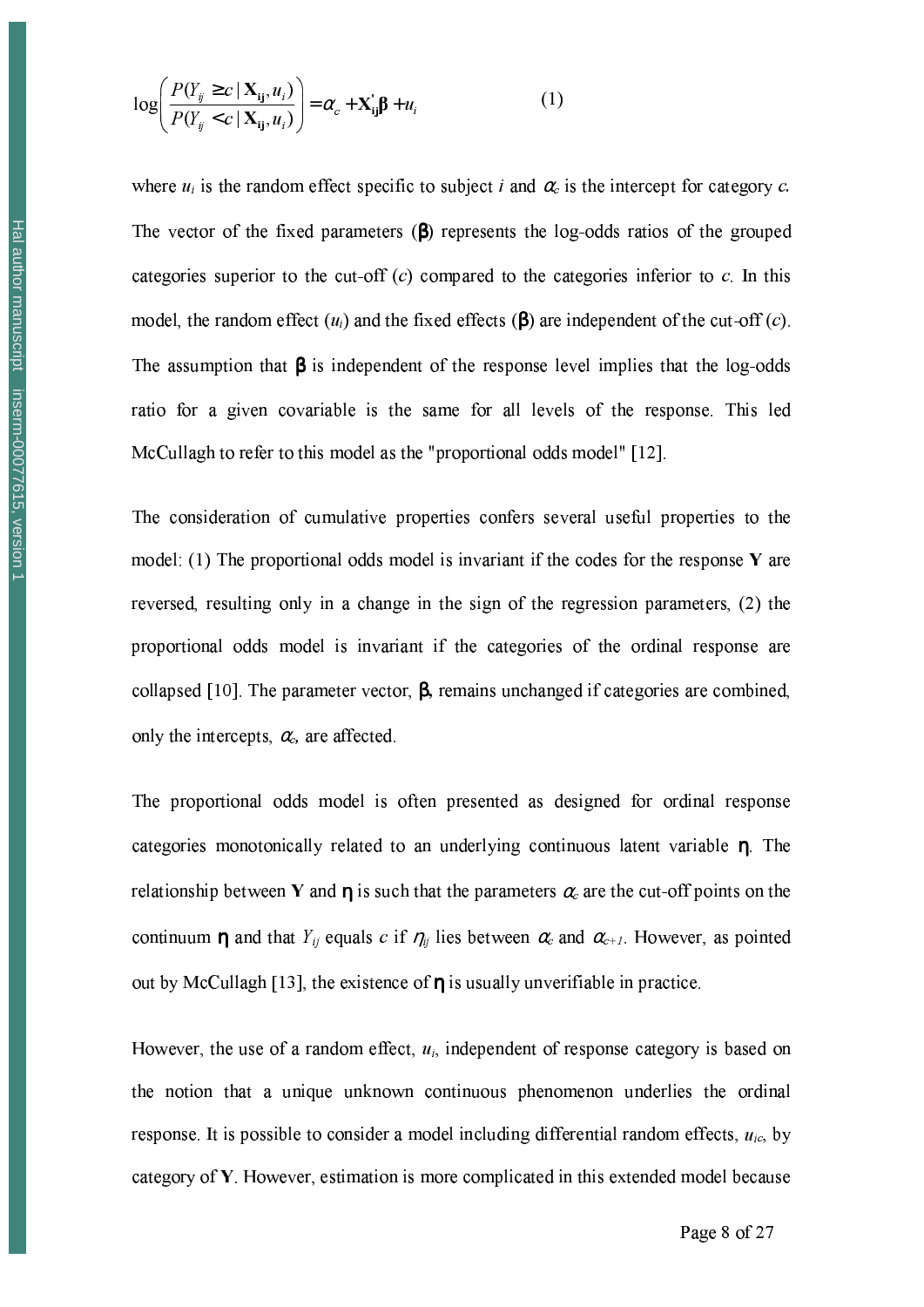constraints must be added to ensure that the intercept ordering is not violated. For a given response category, c, the intercept is then:  $\alpha_c + u_{ic}$  and therefore it is necessary that:  $\alpha_1+u_{i1}\geq \alpha_2+u_{i2}\geq \ldots \geq \alpha_k+u_{iK}$ 

The proportional odds assumption ( $\beta$  independent of the response level c) may be too strict and should, in any case, be tested. For this purpose the proportional odds model may be compared to more general ordinal models that permit the effects,  $\beta$ , to vary according to the categories of  $Y$ . The most general model of this type is called the generalized ordered logit model and can be expressed as follows:

$$
\log \left( \frac{P(Y_{ij} \ge c \mid \mathbf{X}_{ij}, u_i)}{P(Y_{ij} < c \mid \mathbf{X}_{ij}, u_i)} \right) = \alpha_c + \mathbf{X}_{ij} \boldsymbol{\beta}_c + u_i \tag{2}
$$

In the proportional odds model (1), the ordered nature of the response is expressed exclusively by the mean of the ordered intercepts,  $\alpha_c$ . In contrast, in model (2), the covariates are involved in this ordering [14].

The hierarchy of cumulative probabilities implies the same ordering for the logits: logit(  $P(Y_{ij} \ge I)) \ge \dots \logit(P(Y_{ij} \ge c)) \ge \dots \logit(P(Y_{ij} \ge K-I)).$  Thus, the linear predictors must also be identically ordered. For a single covariable, and as the random effect is thought to be independent of the response level, this relationship becomes:  $\alpha_1 + \beta_1 x$  $\geq \alpha_2 + \beta_2$ x  $\geq \alpha_{K-1} + \beta_{K-1}$ x. These K-1 regression lines are not necessarily parallel and they may cross for some values of x, resulting in violation of the previous hierarchy, although this crossing of regression lines generally occurs outside the range of observed data. It may nonetheless be problematic if extrapolation of the model beyond the range of observed covariables is required, and it is necessary to check the order of the estimated linear predictors.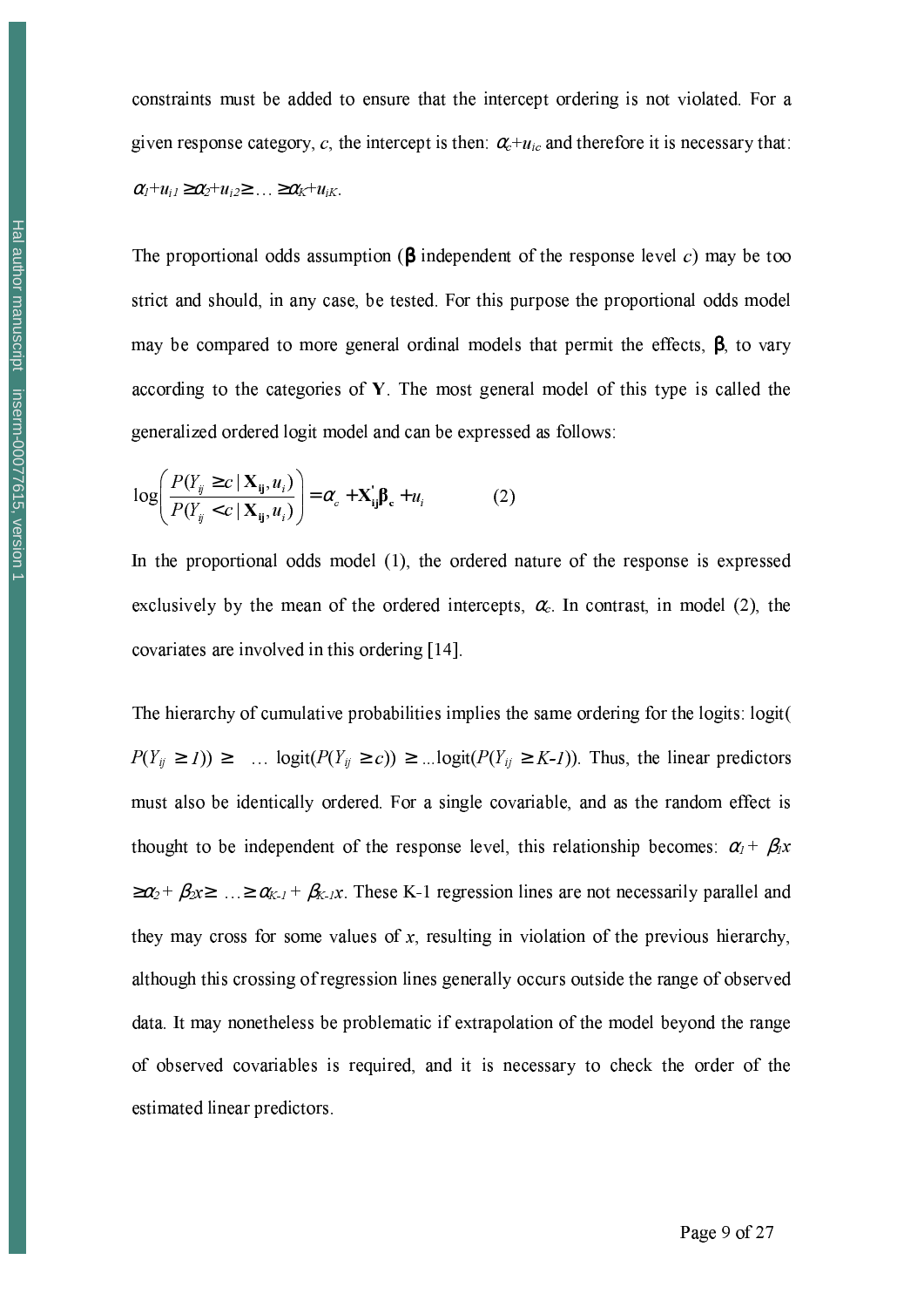This random effect proportional odds model was already used in various applications: meta-analysis [16], intervention randomized trials in clustered individuals [17] and longitudinal observational studies [18].

#### The continuation ratio model

When the cumulative probabilities of being in one of the categories greater or equal to c in the proportional odds model is replaced by the probability of being in category  $c$ , this leads to the (backward) continuation ratio model [19]. The response, Y, represents a disease status given by ordered categories with higher values corresponding to more severe disease states. This model can be written as follows:

$$
\log \left( \frac{P(Y_{ij} = c \mid \mathbf{X}_{ij}, u_i)}{P(Y_{ij} < c \mid \mathbf{X}_{ij}, u_i)} \right) = \alpha_c + \mathbf{X}_{ij}' \boldsymbol{\beta} + u_i
$$

This model is recommended when the underlying outcome is irreversible, in the sense that upon attaining level  $c$  a subject's response cannot revert to a lower level. In contrast to the proportional odds model, the continuation ratio model does not have the useful property of invariance under reversal or collapse of categories.

The forward continuation ratio model can also be defined by the probability of being in category c conditionally of being in category c or greater. It is then analogous to the discrete-time version of the proportional hazard model.

As with the proportional odds model several authors introduced more flexibility defining, for each covariable, regression parameters specific to the response category  $[20, 21]$ .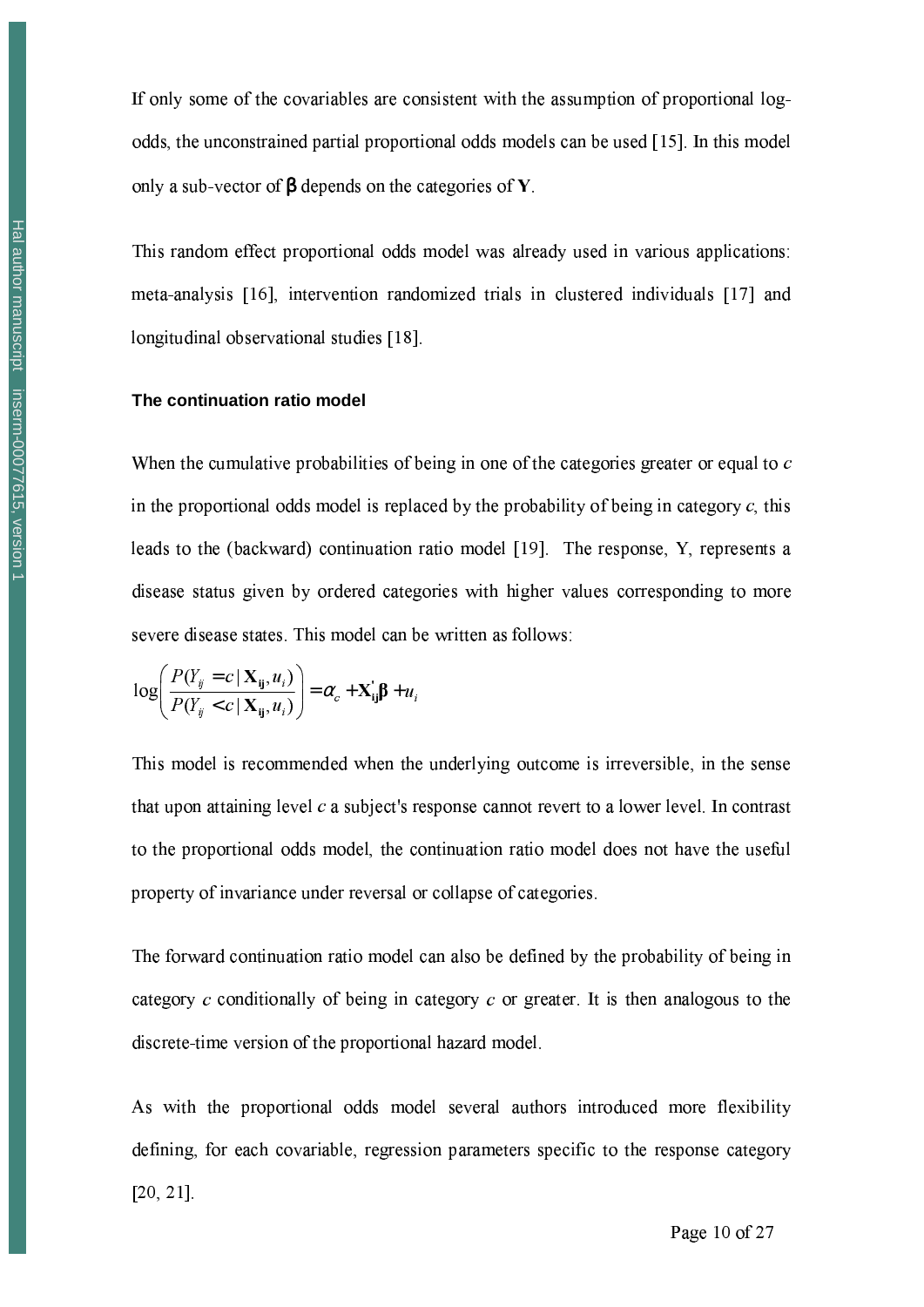The generalization with a random effect was used by Dos Santos et al [22] to investigate in a sample of women with breast cancer, the effect of stage (size of the tumor), age and primary treatment on the condition subsequent to surgery (death, progression, disease static, partial response, complete response, no disease) evaluated repeatedly, at one or more follow-ups, until death.

#### The adiacent category model

This model considers the ratio of the probability of being in one of the categories and the probability of being in the adjacent category. The form of the model is:

$$
\log \left( \frac{P(Y_{ij} = c \mid \mathbf{X}_{ij}, u_i)}{P(Y_{ij} = c - 1 \mid \mathbf{X}_{ij}, u_i)} \right) = \alpha_c + \mathbf{X}_{ij} \boldsymbol{\beta} + u_i
$$

In this form the regression parameters do not depend on the level of the response. But like for the models described above, the regression coefficients can vary with  $c$ . meaning that for a given covariable there would be  $(K-1)$  parameters  $\beta_c$ .

This model is designed for situations in which the subject must 'pass through' one category to reach the next.

#### The stereotype mixed model

In cases in which the ordinal categories of Y cannot be considered as a discrete version of a continuous variable, an extension of the nominal logistic model [23] also called baseline-category model that accounts for the ordering of the response categories can be used. This model is called the stereotype model [24].

$$
\log\left(\frac{P(Y_{ij}=c \mid \mathbf{X}_{ij}, u_i)}{P(Y_{ij}=0 \mid \mathbf{X}_{ij}, u_i)}\right) = \alpha_c + \phi_c \mathbf{X}_{ij} \boldsymbol{\beta} + u_i
$$
\n
$$
\text{with } 0 \leq \phi_i \leq \phi_2 \leq \ldots \leq \phi_k = 1 \tag{3}
$$

An important distinction between the stereotype model and the models described above is that the stereotype model uses comparisons to a reference category.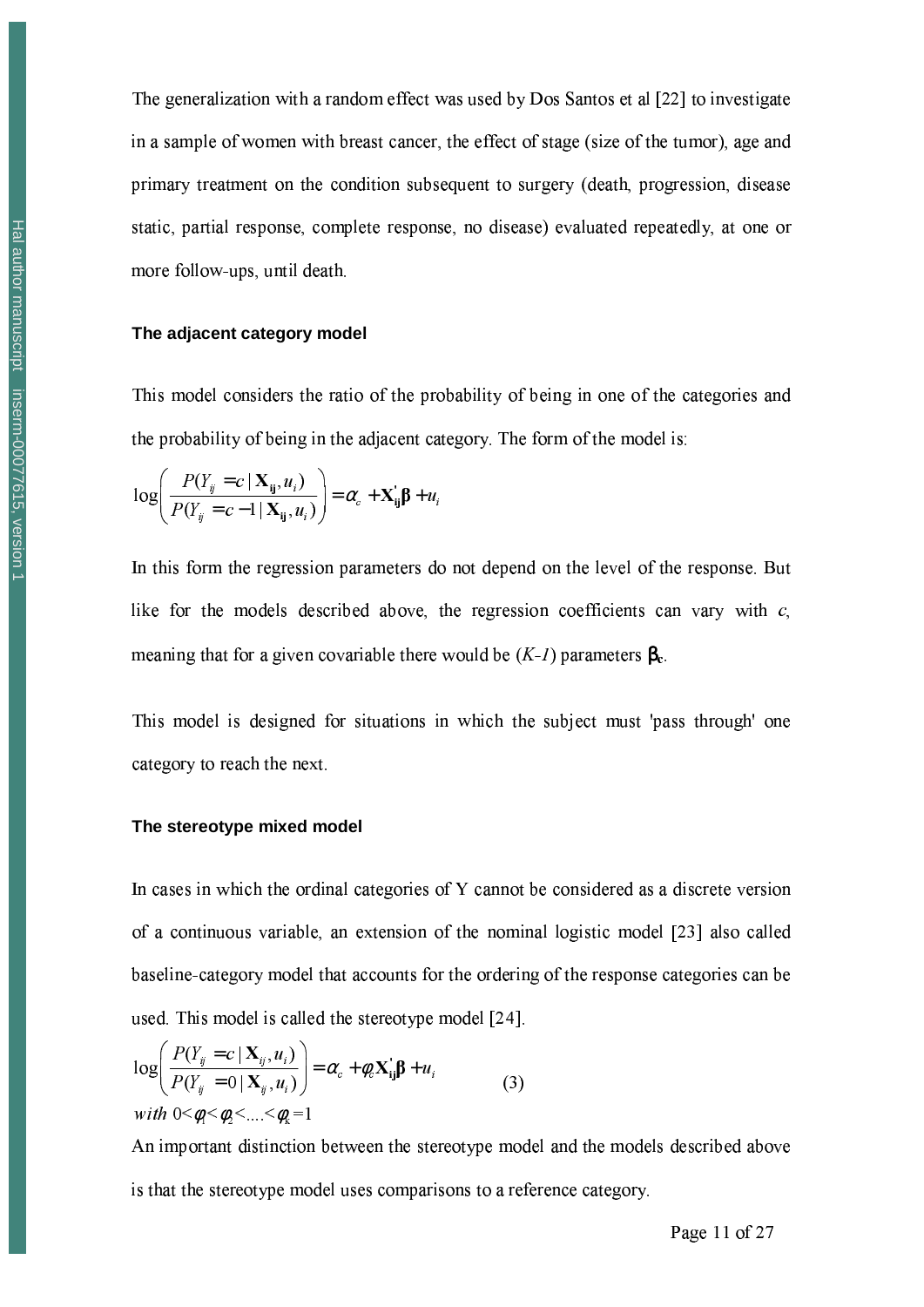The constraints on the  $\phi$ s completely ensure the response level ordering. The random effects  $(u_i)$  and the fixed effects ( $\beta$ ) are then independent of the response level. It is assumed that a single linear combination of covariables is adequate to distinguish between all outcome levels. The distance between the outcome levels in terms of linear predictor is given by the  $\phi$ s parameters. More complex stereotype models have been recently introduced using between 2 and (K-2) linear combinations [24]. If two linear combinations are used the model is written:

$$
\log \left( \frac{P(Y_{ij} = c \mid \mathbf{X}_{ij}, u_i)}{P(Y_{ij} = 0 \mid \mathbf{X}_{ij}, u_i)} \right) = \alpha_c + \phi_c^1 \mathbf{X}_{ij} \mathbf{\beta}^1 + \phi_c^2 \mathbf{X}_{ij} \mathbf{\beta}^2 + u_i
$$

The nominal logistic model is equivalent to the most flexible stereotype model with (K-1) linear combinations. The stereotype models with less than  $(K-1)$  linear combinations may then be compared to the nominal logistic model to see if their simplifying constraints are valid.

#### Model selection and goodness of fit

Model selection includes the choice of the type of model and variable selection within a model type. In this framework, the parameters estimating method with numerical integration has the advantage of being based on likelihood statistics. Thus, models can be ordered according to likelihood-based measures, such as Akaike's information criterion or Schwarz's Bayesian criterion. Moreover, for variable selection, nested models can be compared with the likelihood ratio test.

However, as in non-longitudinal cases, a more general way of evaluating goodness-offit is to calculate the degree to which predicted values agree with observed values. In the generalized linear mixed model, predicted values are calculated from parameter estimates  $(\hat{\beta})$  and empirical Bayes estimates of random effects  $(\hat{u}_i)$  [25]. These predicted values can be obtained directly by means of the PREDICT instruction of the SAS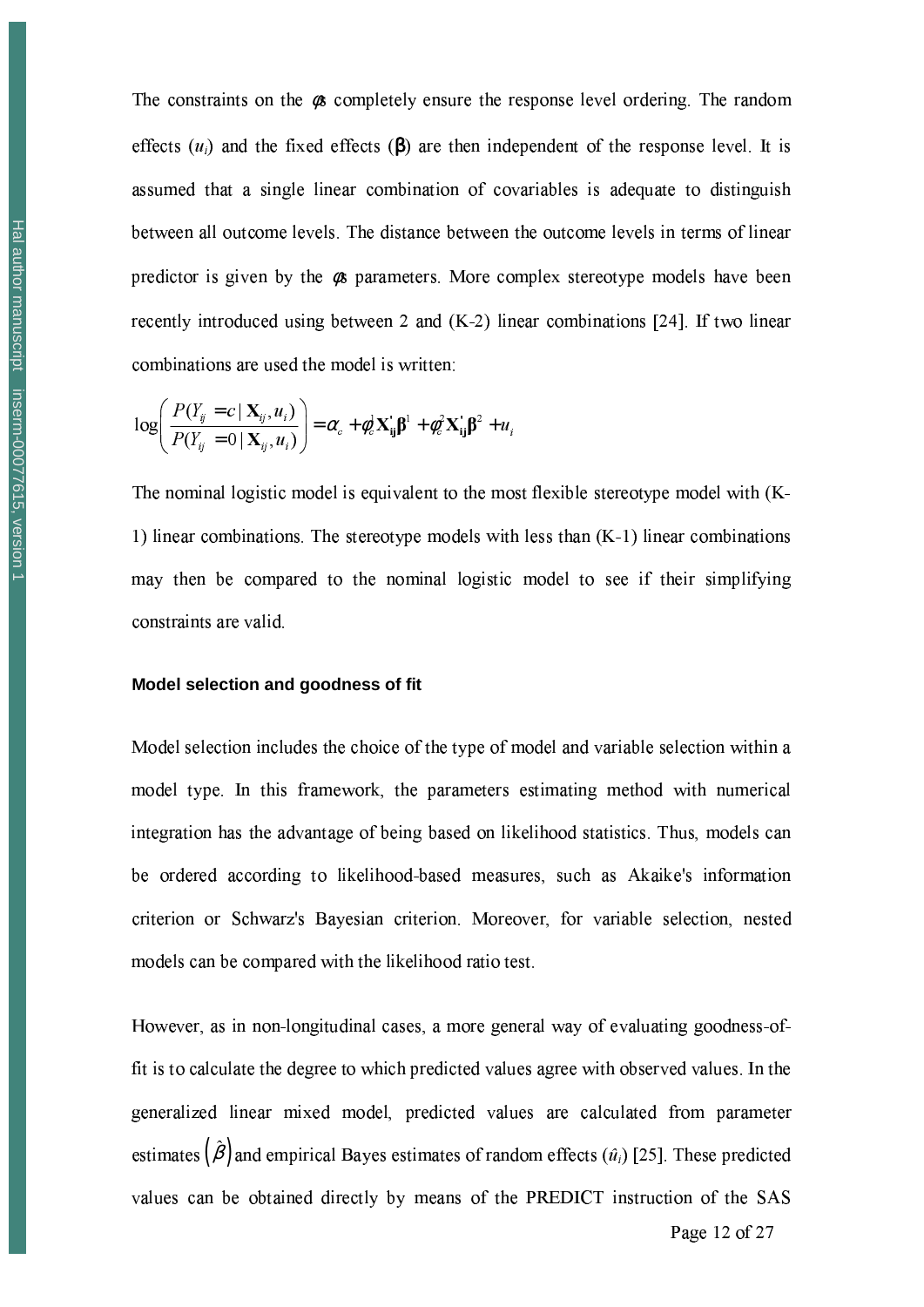NLMIXED procedure. The concordance between the observed  $(y_{ij})$  and estimated  $(\hat{y}_y)$  ordinal responses can be assessed by one of the standard measures of ordinal association: gamma, Kendall's tau-b, for example [26]. However, Vonesh suggested that the coefficient of determination and the concordance correlation coefficient could be used [27]. The first one of these coefficients, defined as

$$
R^2 = 1 - \sum_i \sum_j \left( y_{ij} - \hat{y}_{ij} \right)^2 / \sum_i \sum_j \left( y_{ij} - \overline{y} \right)^2
$$

can be interpreted as the proportion of total variation of  $\bf{Y}$  that is accounted for by the fitted model ( $\bar{y}$  being the total mean over the subjects and the repetitions of the  $y_{ij}$ ). The second coefficient is expressed as follows:

$$
r_c = 1 - \frac{\sum_{i} \sum_{j} (y_{ij} - \hat{y}_{ij})^2}{\sum_{i} \sum_{j} (y_{ij} - \overline{y})^2 + \sum_{i} \sum_{j} (\hat{y}_{ij} - \overline{\hat{y}})^2 + N(\overline{y} - \overline{\hat{y}})^2}
$$

This coefficient measures how close the points on a scatter plot of  $y_{ij}$  versus  $\hat{y}_{ij}$  are to the identity line. Its possible values extend from -1 to 1, with a perfect fit corresponding to a value of one and a lack of fit corresponding to values  $\leq 0$ .

The main advantage is that these criteria are independent of the estimating procedure, making it possible to compare non-nested models or models with different covariance structure or models estimated by the means of non-likelihood based methods.

#### **Application to the EPIDOS study**

The French EPIDOS study is a prospective multicenter study of risk factors for hip fractures in 7575 women aged 75 years or older, recruited in 1992-1993 by mailing, based on large population-based listings including electoral rolls [28]. These women were asked to complete an annual postal questionnaire, investigating hospitalization, new health events, changes in weight, type of housing, ability to go outside, activities of daily life (ADL), instrumental activities of daily life (IADL), medication used, and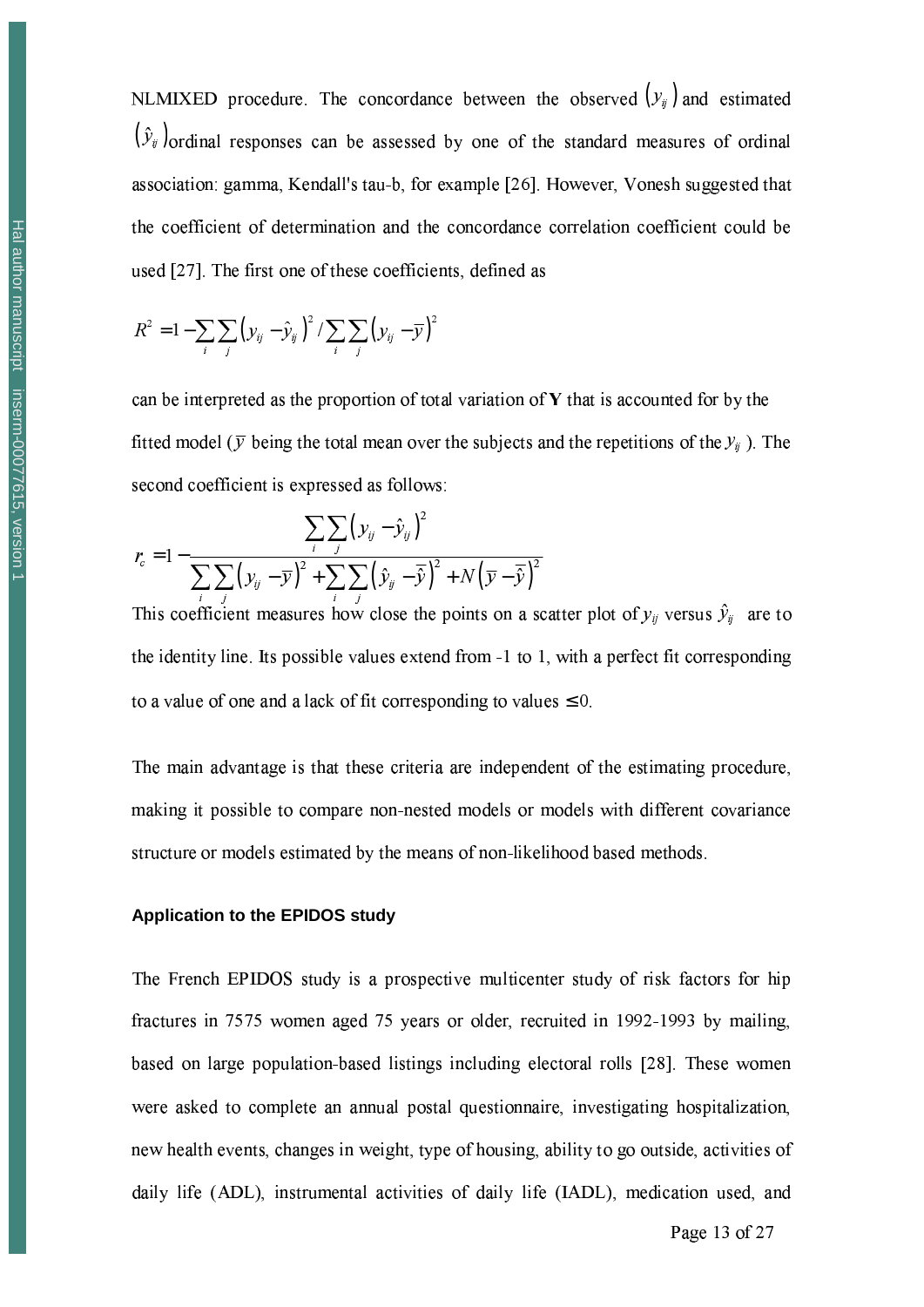subjective health evaluation. The present analysis was carried out on the data from Montpellier (Southern France), one of the five participating centers, where 1548 women were followed for 7 years.

Some annual questionnaires were missing, mainly due to illness or to family events, such as the death of the spouse. These women sent in their responses late.

We investigated the risk factors related to changes in IADL score. This score is designed to evaluate independent living and deals with the following activities: performing light or heavy housework, laundry, shopping for groceries or personal items, preparing meals, using a telephone, taking public transport, managing money and taking medication without assistance. This indicator of disability varies from zero to 8 according to the number of activities that the woman is not capable of performing on her own. To ensure that each category contained sufficient numbers, we collapsed the responses as follows: 0, 1-2, 3-4, 5-6, 7-8. The final annual response therefore had five ordered categories and varied from 0 (not disabled) to 4 (almost entirely dependent).

The analysis was restricted to the women free of disability at inclusion and without missing values for the baseline covariables (929 women). We examined only several didactic risk factors to illustrate the use of the mixed ordinal logistic models. We do not present an exhaustive analysis of all covariables potentially involved in the disability process.

Moreover, since the disability process is reversible and may skip a value of the IADL score, the continuation ratio and adjacent category models were not appropriate for the Epidos data. Thus, these models were not used in the analysis.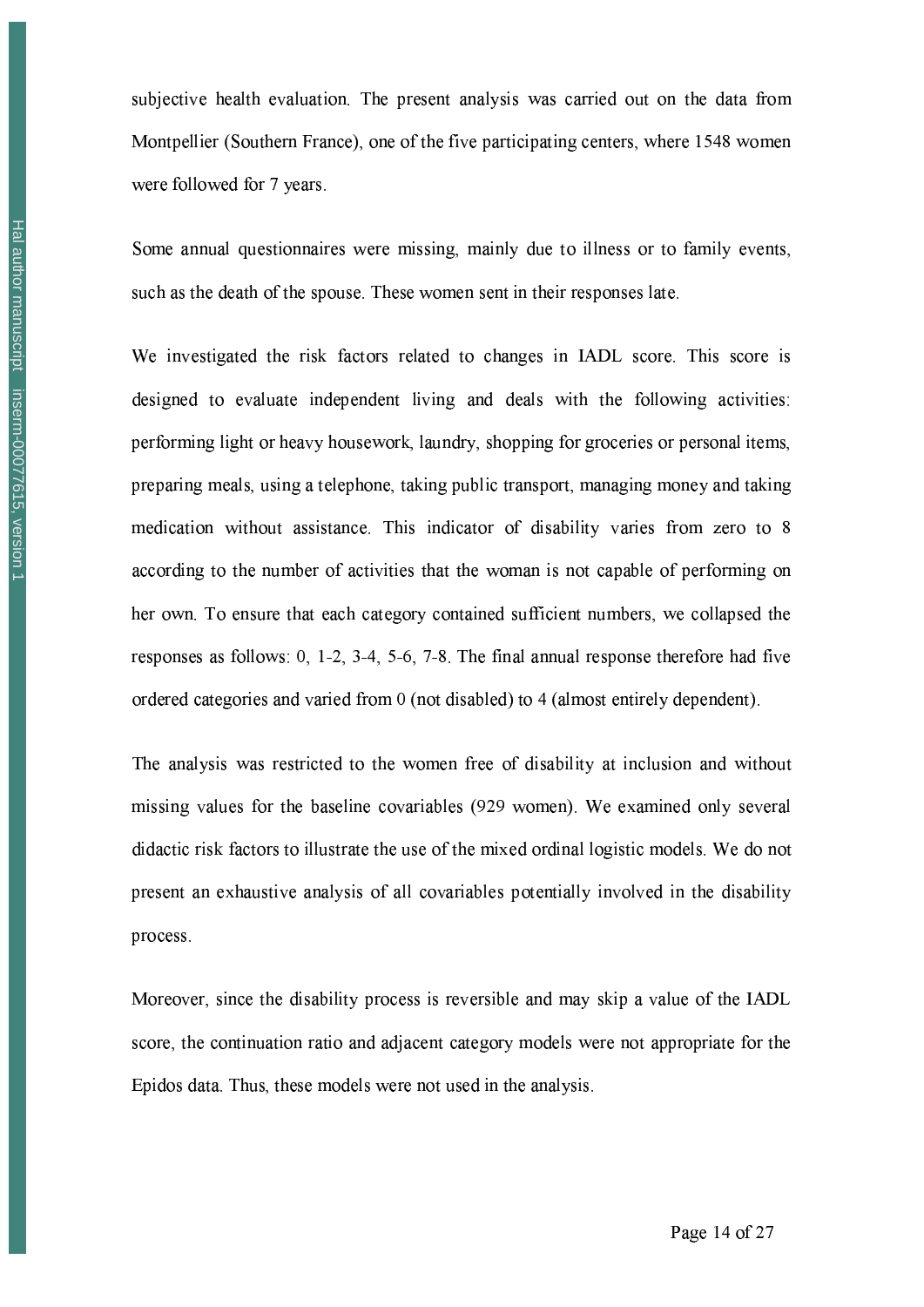#### **Model fitting with SAS NLMIXED**

The SAS NLMIXED procedure is very flexible, enabling the user to code the likelihood directly. This makes it possible to program all the models described above, as described in this section.

As the response reflects an underlying continuous phenomenon - the decline in the women's general state of health - we used the proportional odds model. As already explained, we began with the generalized ordered logit model (2). In the case of only two covariables (age and time) the SAS code is:

```
\mathbf{1}title1 ' Generalized ordered logit model' ;
2 title2 ' TIME, AGE' ;
3 proc nlmixed data=table qmax=5000
\overline{4}bounds i1>0, i2>0, i3>0;
\sqrt{2}parms betall=0.56 betal2=0.61 betal3=0.64 betal4=0.64
      beta0 = -10 beta24=0.3 beta23=0.3 beta22=0.3 beta21=0.3 ;
6
7\overline{ }eta4 = beta0 + beta14*time + beta24*age+ u ;
      eta3 = beta0 + i1 + beta13*time + beta23*age + u
\mathsf{R}eta2 = beta0 + i1 + i2 + beta12*time + beta22*age + u ;
9
10etal = beta0 + i1 + i2 + i3 + betall*time + beta21*age + u ;
11if (iad1=4) then z=1/(1+exp(-eta4));
12<sup>°</sup>else if (iadl=3) then z = 1/(1+exp(-eta3)) - 1/(1+exp(-eta4)) ;
     else if (iadl=2) then z = 1/(1+exp(-eta2)) - 1/(1+exp(-eta3)) ;
13
     else if (iadl=1) then z = 1/(1+exp(-eta1)) - 1/(1+exp(-eta2)) ;
14
      else if (iadl=0) then z = 1 - 1/(1+exp(-eta1));15
16
      ll = log(z);
17model iadl \sim general(11);
18
      random u ~ normal(0, su**2) subject=ident;
19
     estimate 'int4' beta0 ;
     estimate 'int3' beta0+i1;
20
     estimate 'int2' beta0+i1+i2 ;
21
      estimate 'int1' beta0+i1+i2+i3 ;
2.223
     predict etal out=etal;
24predict eta2 out=eta2;
25predict eta3 out=eta3;
26predict eta4 out=eta4;
2.7run;
```
In this code, "iadl" is the outcome variable (with values from  $0$  to  $4$ ) and "ident" is the variable that indicates the subject ID number (line 18). Lines 7 to 18 define the model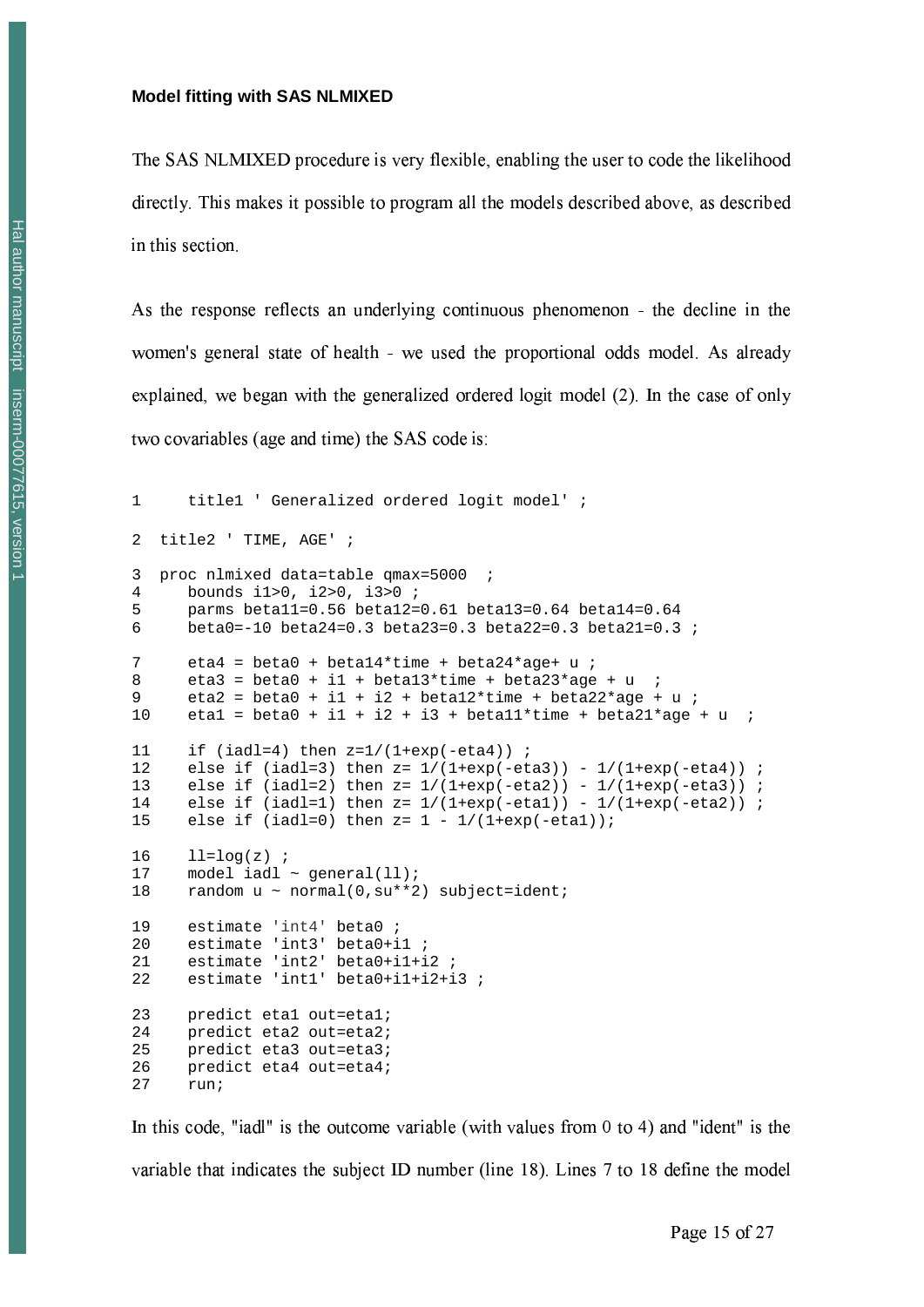according to equation (2). If there are more than two variables, etal to eta4 should be modified and more parameters, beta(i, j), should be used.

We included time since baseline as a continuous variable. We also included the following fixed effects, recorded at inclusion: age at entry (in years exceeding 74), gait speed (in m/s, for the completion of 6 m at a normal pace) and pain (frequent pain in the lower back, hip, knee, ankle or leg). All these covariables except "pain" were considered to be quantitative.

The NLMIXED procedure converged and provided estimations only when the initial parameters, given in the PARMS instruction (line 5), were close to the final solution. We then calculated successive models, beginning with a simple model that includes only a random intercept, introducing the covariables one by one and using the previously estimated parameters as the starting point for the next estimation at each step.

## **Results**

#### **Model selection**

The parameters of the full generalized ordered logit model are provided in the first part of Table 1. We reduced the number of parameters by comparing this model with successive restricted models assuming proportional odds ratios for some covariables. We considered each covariable separately: if the confidence interval of one parameter included the parameter of the adjacent category we estimated the model in which the two parameters had been replaced by a single one. This new restricted model was chosen if it did not differ significantly from the initial full model according to the likelihood ratio. For instance, the four parameters of the variable "gait speed" can be replaced by a single parameter (see Table 1). In this case, lines 7 to 10 of the SAS code,

Page 16 of 27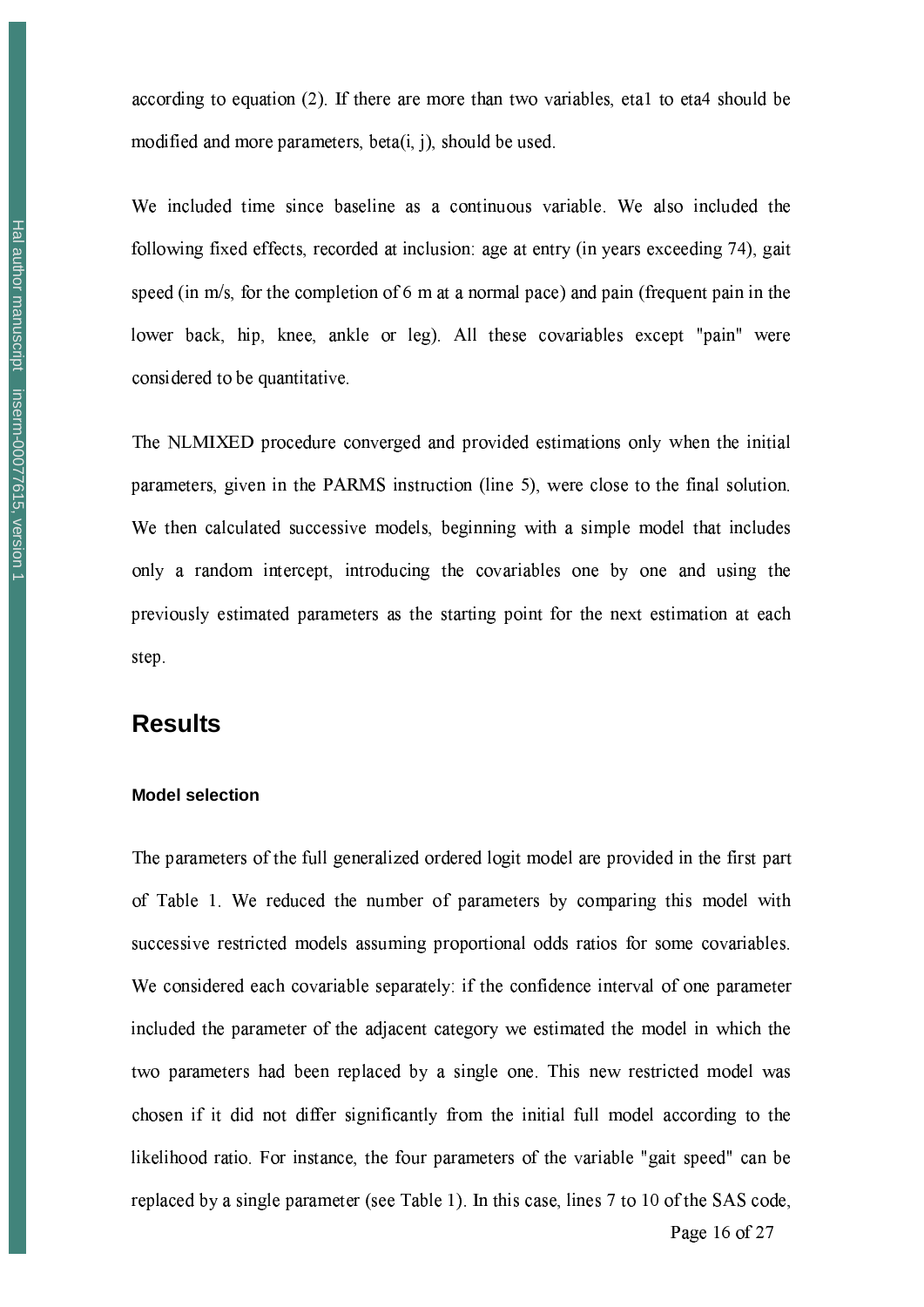which define the linear predictors, are modified and a single parameter is used to replace the corresponding betas (beta(i, 1), beta(i, 2), beta(i, 3), beta(i, 4)). The final comparisons are shown in Table 2. Comparing the partial proportional odds model with the generalized ordered logit model, the p-value associated with the likelihood ratio was  $0.06$  (chi $2=16.5$  with 9 df), indicating that the two models have an equivalent goodnessof-fit. For the covariables time since inclusion and pain, proportionality could be validated for some of the response levels only. For instance the log-odds ratio associated with pain was 0.78 for the first two levels and 0.34 for the next two levels. Pain was found to have a pronounced effect at the beginning of the disability process which became non significant for transitions to more serious states. Time since inclusion was grouped as follows:  $4, 3+2, 1$ . Another solution, equivalent in goodnessof-fit performance, would be:  $4+3$ , 2, 1. But level 2 cannot be grouped with level 4. The effect of time seems to be more marked on the middle categories of disability (2, 3). In contrast, for the covariables "gait speed", and "age", the model was reduced to only one parameter, indicating that the odds are entirely proportional.

The hierarchy of linear predictor estimates was checked for all subjects and all time points. The linear predictors are given by the PREDICT instruction in the SAS program and we checked if the inequality etal  $>$  eta $2 >$  eta $3 >$  eta $4$  was verified for all the observations. None presented a reversed order, and the final model was therefore considered valid in the range of the observed values for the covariables.

The generalized ordered logit model and the partial proportional odds model had very similar coefficients of determination (0.58 and 0.57 respectively) and concordance correlation coefficients  $(0.77$  and  $0.765)$ . We therefore retained the partial proportional logit model, in accordance with the principle of parsimony.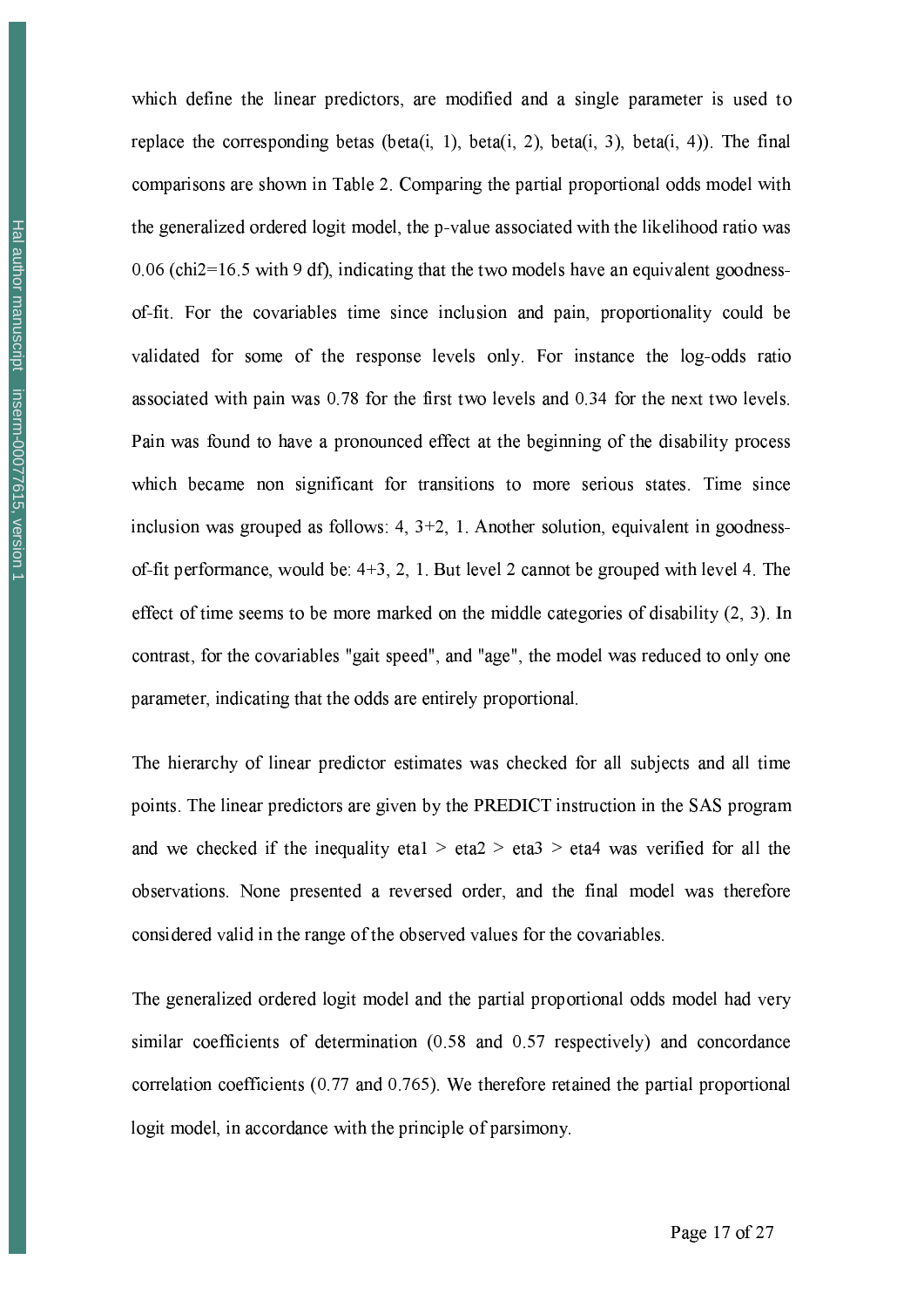The goodness-of-fit statistics for the strict proportional odds model are also given in table 2. In comparison with the generalized ordered logit model and the partial proportional odds model, the p values associated with the likelihood ratio were  $p<0.0001$  indicating that the proportional odds model was less efficient than the two others. The hypothesis of proportionality for all the covariables was then rejected.

We also fitted a random-effect stereotype model (3) including the same covariables (SAS code given in the appendix). The parameter estimates are given in the last column of Table 1. The reference category was an IADL score equal to zero. In this model each covariable is characterized by only one parameter. The log-odds ratio for a response category in comparison with the reference is obtained by multiplying the estimated parameter by the corresponding estimate of  $\phi$ . For example the log-odds corresponding to a disability level of 3 for the covariable "pain" is equal to  $0.705$  ( $0.75*0.94$ ). This model appeared to give the poorest fit: the -2Log Likelihood was 10243, whereas that for the partial proportional odds model was 9790, the coefficient of determination was 0.32 and the concordance correlation coefficient was 0.57 (Table 2). In our example, this model is also less efficient (Table 2) than the proportional odds model.

#### **Goodness of fit**

The concordance correlation coefficients reported above were calculated taking into account both the estimates of the fixed parameters and the empirical Bayes estimates of the random effects. They can be seen as conditional model concordance correlation coefficients [27]. The average model concordance correlation coefficient can also be calculated, based entirely on the non-random part of the model. For the final partial proportional odds model, this average model concordance correlation coefficient was 0.37. This coefficient differed from the corresponding conditional model concordance correlation coefficient (equal to 0.77), indicating that the fixed covariables explained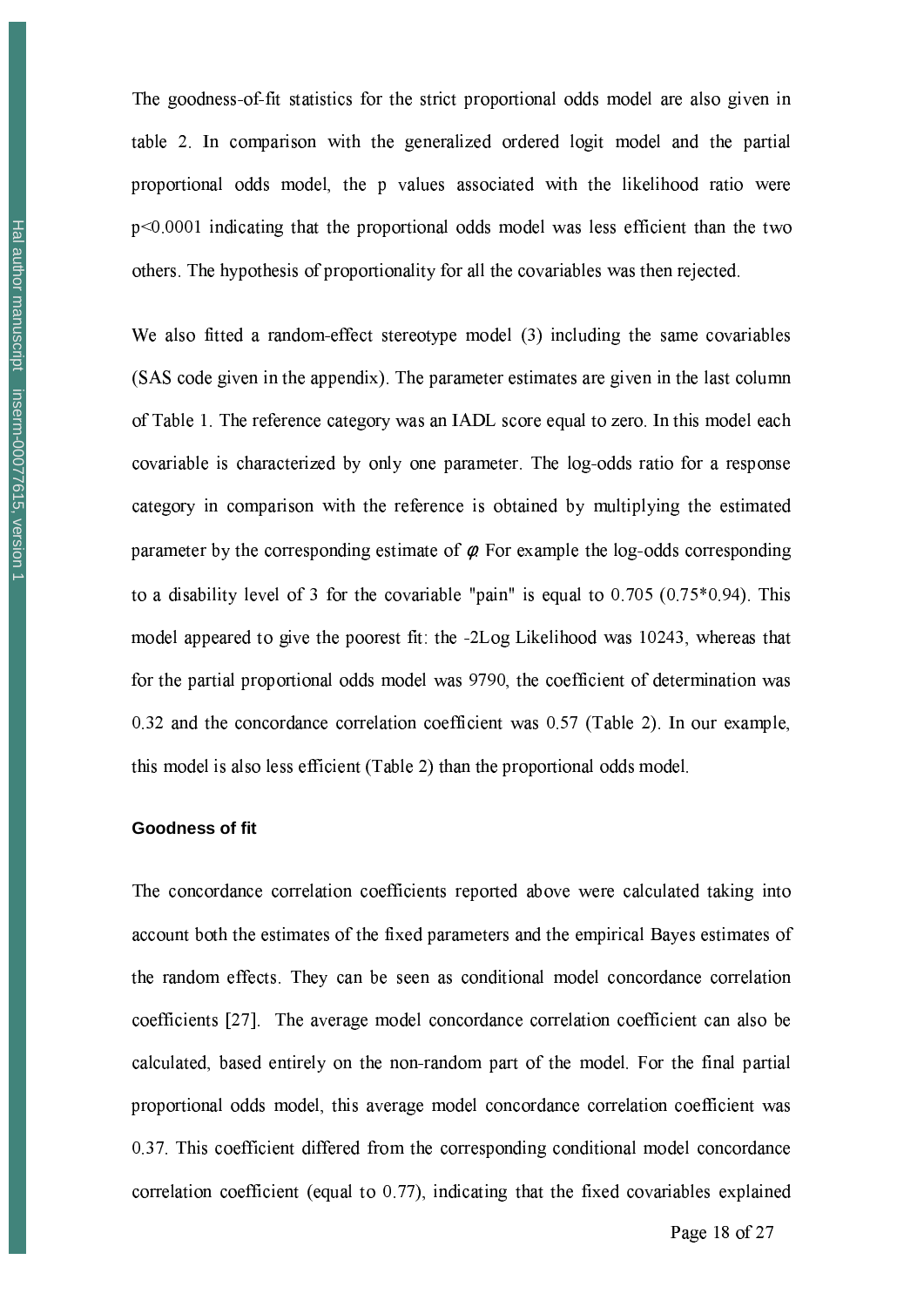only a part of the response variation. A high level of between-individual heterogeneity is modeled by the random intercept. The probability of being at a given level of disability is therefore partially due to the uncharacterized "frailty" of the woman concerned.

## **Discussion**

The mixed models presented in this paper are interesting in two ways.

Firstly, they allow to analyze ordinal response and to evaluate the influence of each risk factor according to the levels of the response. Compared to the methods that dichotomize the response using an arbitrary cut-off and model it with a simple logistic regression our models are more worthwhile in the sense that the optimal cut-off may change with the risk factors.

Secondly, the random-effect models for non-gaussian responses are very powerful tools for the explanation of longitudinal processes. Several statistical packages (STATA, SAS) have recently implemented algorithms for these methods. The numerical procedure, which directly approximates the likelihood, does not suffer the drawbacks of previously developed methods. For example, the penalized quasi-likelihood approach [29, 30] has been shown to provide highly biased estimates of mixed-effects parameters with binary responses especially when the number of observations by cluster is small [31-33]. But, it is difficult to introduce a complex covariance structure as the computational time greatly increases with the number of random effects. This limitation is likely to become less severe in the future as computer capacity is continually increasing. In our example, the partial proportional logit model presented in Table 1 took 56 minutes on a P4, 1.4GHz PC, and only 12 minutes on a P4, 2.5GHz PC. However the NLMIXED procedure may fail to integrate the likelihood or give non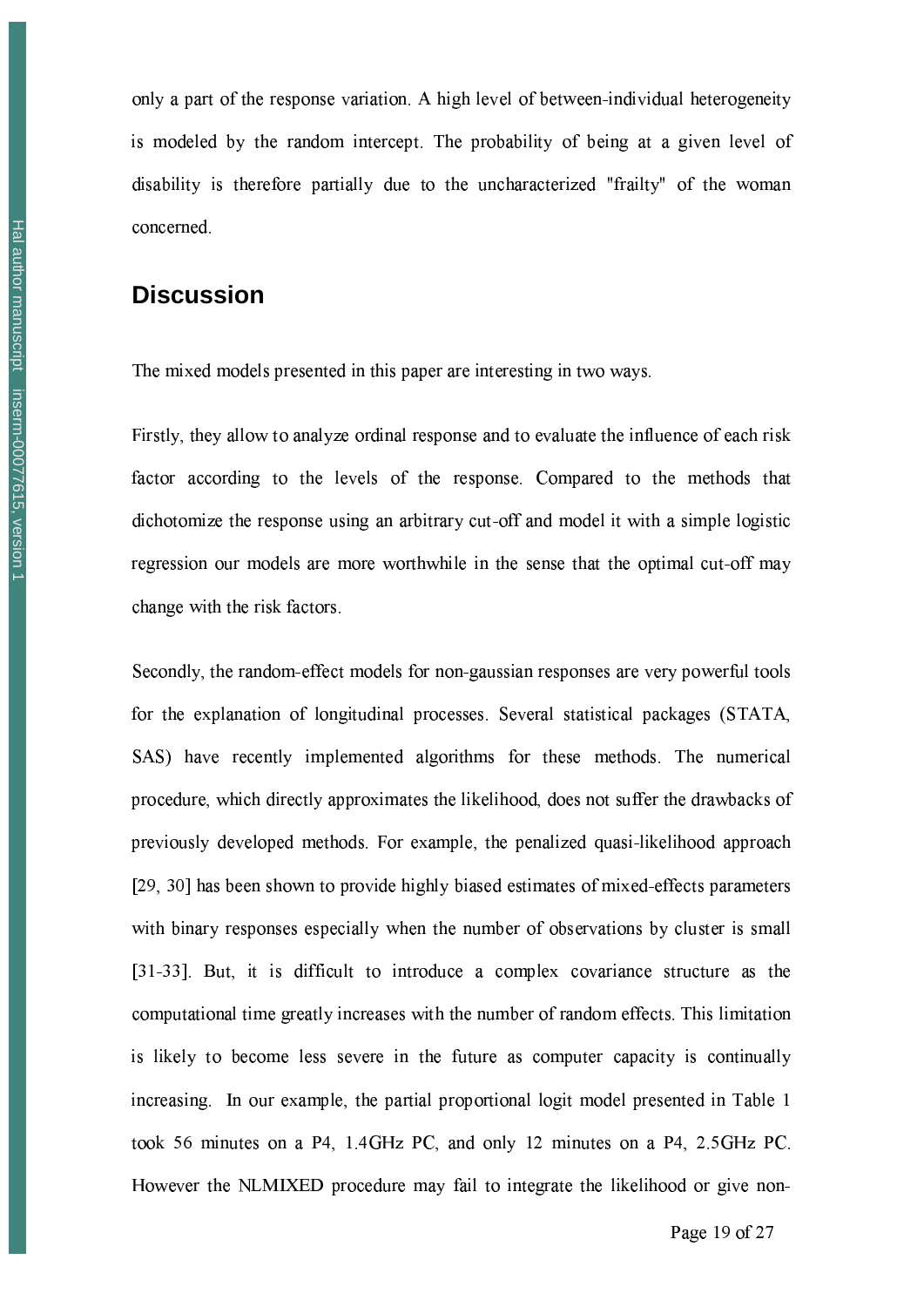gradient (vector of first derivative) of the negative log likelihood function for each parameter. These gradients are systematically provided by SAS in the results. If any one

of them is not close to zero, then the solution cannot be considered to be valid. These problems of convergence were not encountered with our set of data. Other more flexible methods allowing multiple levels of clustering, such as Markov chain Monte Carlo methods [34], can be used but are not based on likelihood statistics and model comparison is less straightforward. However, they can be used to cross-

stationary estimations. This non-optimal estimation can be diagnosed by checking the

# validate the estimations generated by procedures with numerical integration, such as NLMIXED.

Little work has been done on the model checking and the model diagnosis for GLMMs. This is nevertheless an important area in practice and we have presented here a simple method for the comparison of ordinal random-effect models and assessment of their goodness of fit.

Efforts are still required to improve the numerical approximations of likelihood in random-effect modeling, but these methods appear promising.

# **Conclusions**

The models presented in this paper permit the analysis of longitudinal studies that are of particular interest in epidemiology taking into account the ordinal nature of the outcome. Furthermore the impact of the risk factors can be modeled according to the response levels. This presents an important perspective in better explaining complex processes of evolution.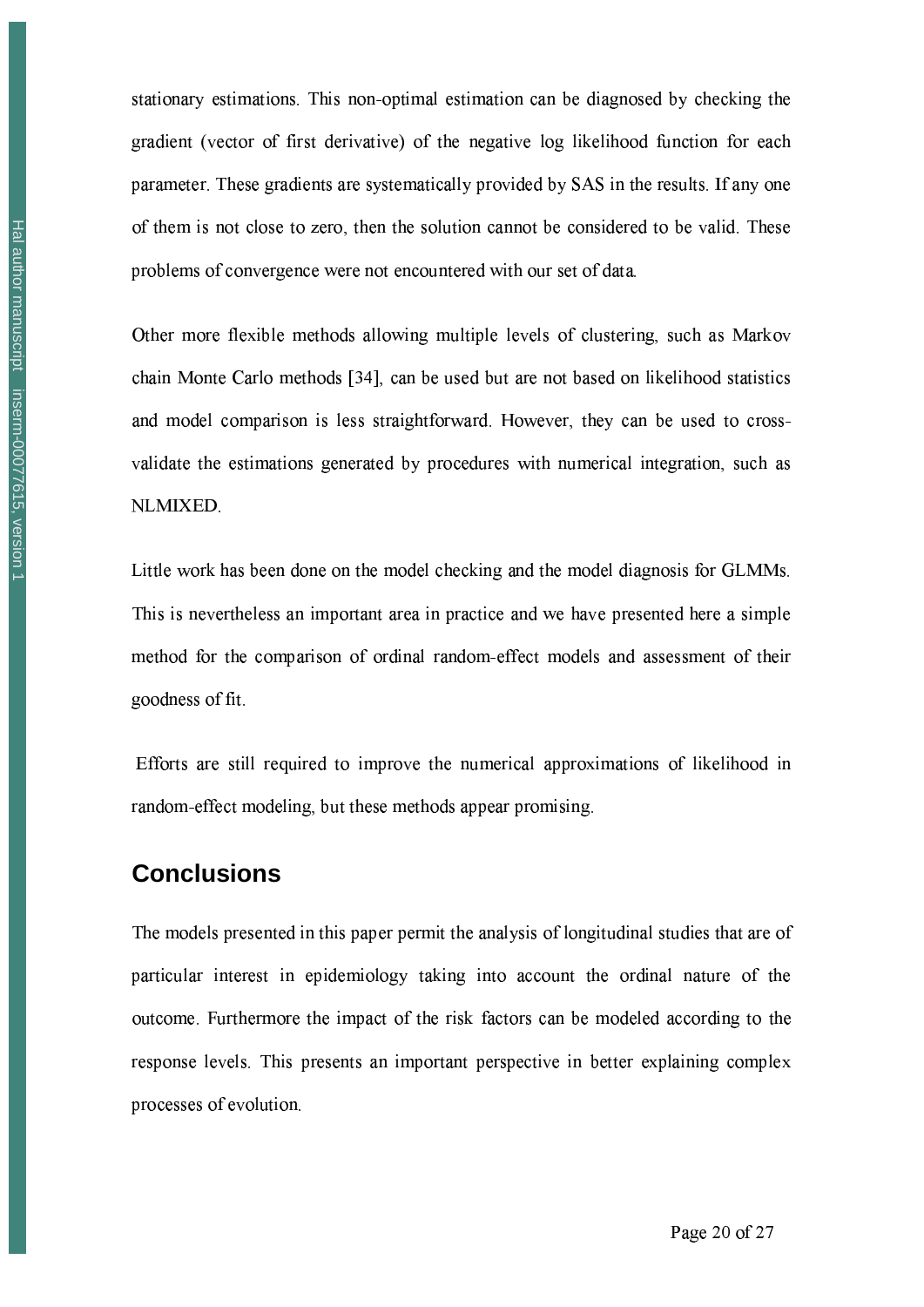## **References**

- $1<sup>1</sup>$ Katz S., Downs T.D., Cash H.R. Grotz R.C. Progress in development of the index of ADL. Gerontologist 1970; 10: 20-30.
- Lawton M.P. Brody E.M. Assessment of older people: self-maintaining and  $2<sub>1</sub>$ instrumental activities of daily living. Gerontologist 1969; 9: 179-86.
- $3<sub>1</sub>$ Long J.S. Pavalko E. Comparing alternative measures of functional limitation. Med Care 2004; 42: 19-27.
- Simonsick E.M., Kasper J.D., Guralnik J.M., Bandeen-Roche K., Ferrucci L.,  $\overline{4}$ . Hirsch R., *et al.* Severity of upper and lower extremity functional limitation: scale development and validation with self-report and performance-based measures of physical function. WHAS Research Group. Women's Health and Aging Study. J Gerontol B Psychol Sci Soc Sci 2001; 56: S10-9.
- Beckett L., Brock D., Lemke J., Mendes De Leon C., Guralnik J., Fillenbaum 5. G., et al. Analysis of change in self-reported physical function among older persons in four population studies. Am J Epidemiol 1996; 143: 766-78.
- 6. Diggle P., Liang K. Zeger S. Analysis of longitudinal data, Oxford, Clarendon Press: Oxford Science Publications, 1994.
- Lindsey J. A review of some extensions to generalized linear models. Stat Med  $7.$ 1999; 18: 2223-36.
- 8. Zeger S., Liang K. Albert P. Models for longitudinal data: a generalized estimating equation approach. Biometrics 1988; 44: 1049-60.
- 9. Pinheiro J. Bates D. Approximations to the log-likelihood function in the nonlinear mixed-effects model. J Comput Graph Stat 1995; 4: 12-35.
- $10.$ Ananth C. Kleinbaum D. Regression models for ordinal responses: a review of methods and applications. Int J Epidemiol 1997; 26: 1323-33.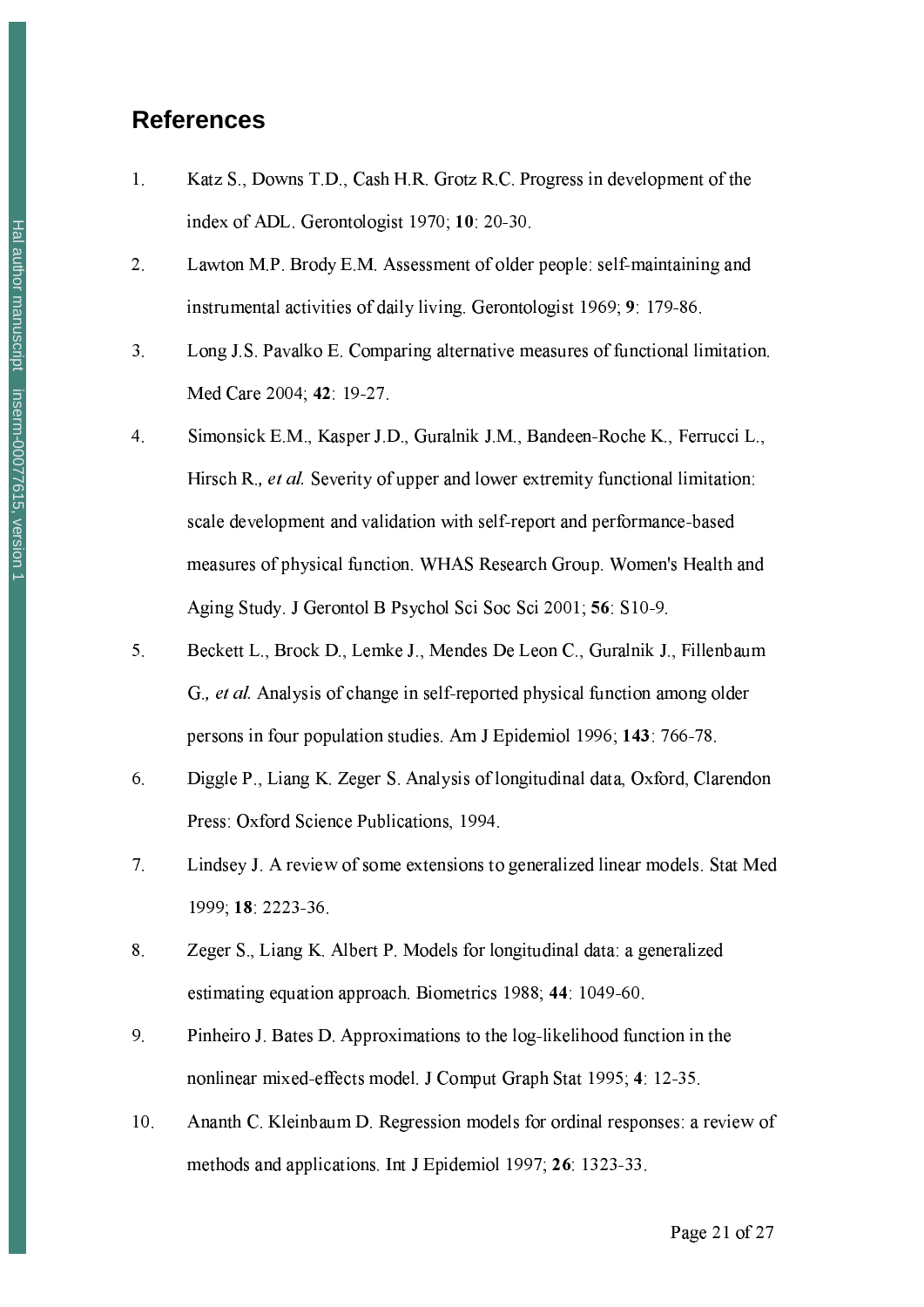- Lall R., Campbell M., Walters S. Morgan K. A review of ordinal regression  $11.$ models applied on health-related quality of life assessments. Stat Methods Med Res 2002; 11: 49-67.
- 12. Mc Cullagh P. Regression models for ordinal data (with discussion). J R Statist Soc B 1980; 42: 109-42.
- Mc Cullagh P. Nelder J. Generalized Linear Models Second Edition, Boca 13. Raton, London, New-York, Washington, D.C.: Chapman & Hall/CRC, 1989.
- 14. Hedeker D. Mermelstein R. A multilevel thresholds of change model for analysis of stages of change data. Multivariate Behavioral Research 1998; 33: 427-55.
- Peterson B. Harrell F. Partial proportional odds models for ordinal response 15. variables. Applied Statistics 1990; 39: 205-17.
- Whitehead A., Omar R.Z., Higgins J.P., Savaluny E., Turner R.M. Thompson 16. S.G. Meta-analysis of ordinal outcomes using individual patient data. Stat Med 2001; 20: 2243-60.
- 17. Marinacci C., Schifano P., Borgia P. Perucci C.A. Application of random effect ordinal regression model for outcome evaluation of two randomized controlled trials. Stat Med 2001; 20: 3769-76.
- Leon A.C. Hedeker D. A mixed-effects quintile-stratified propensity adjustment 18. for effectiveness analyses of ordered categorical doses. Stat Med 2005; 24: 647-58.
- 19. Armstrong B. Sloan M. Ordinal regression models for epidemiologic data. Am J Epidemiol 1989; 129: 191-204.
- 20. Cole S. Ananth C. Regression models for unconstrained, partially or fully constrained continuation odds ratios. Int J Epidemiol 2001; 30: 1379-82.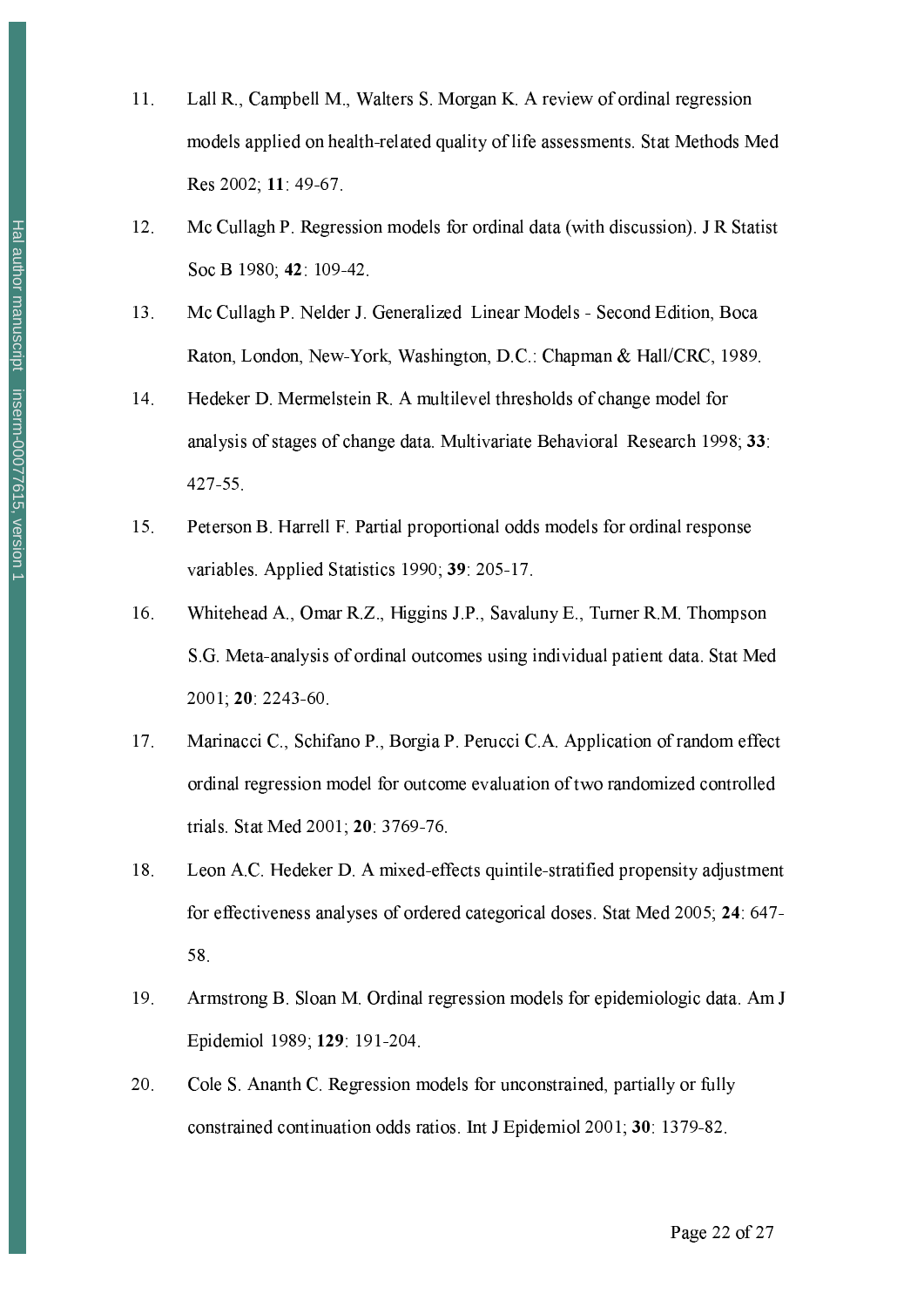- Greenland S. Alternative models for ordinal logistic regression. Stat Med 1994;  $21.$ 13 1665-77
- Dos Santos D.M. Berridge D.M. A continuation ratio random effects model for  $22.$ repeated ordinal responses. Stat Med 2000; 19: 3377-88.
- Engel J. Polytomous logistic regression. Stat Neerlandica 1988; 42: 233-52. 23.
- 24. Lunt M. Prediction of ordinal outcomes when the association between predictors and outcome differs between outcome levels. Stat Med 2005; 24: 1357-69.
- 25. Carlin B. Louis T. Bayes and empirical Bayes methods for data analysis- Second Edition, ed. H.C. Chapman, London, 2000.
- 26. Agresti A. Categorical data analysis, New York, Chichester, Brisbane, Toronto, Singapore: Wiley - Interscience Publication, 1990.
- $27<sub>1</sub>$ Vonesh E., Chinchilli V. Pu K. Goodness-of-fit in generalized nonlinear mixedeffects models. Biometrics 1996; 52: 572-87.
- Dargent-molina P., Favier F., Grandjean H., Baudoin C., Schott A., Hausherr E., 28. et al. Fall-related factors and risk of hip fracture: the EPIDOS prospective study. Lancet 1996; 348: 145-49.
- 29. Breslow N. Clayton D. Approximate inference in generalized linear mixed models. J Am Stat Assoc 1993; 88: 9-25.
- $30<sub>1</sub>$ Wolfinger R. O'connell M. Generalized linear mixed models: a pseudolikelihood approach. J Statist Comput Simul 1993; 48: 233-43.
- Breslow N. Bias correction in generalised linear mixed models with a single 31. component of dispersion. Biometrika 1995; 82: 81-91.
- 32. Rodriguez G. Goldman N. An assessment of estimation procedures for multilevel models with binary responses. J R Statist Soc A 1995; 158: 73-89.
- Heo M. Leon A.C. Comparison of statistical methods for analysis of clustered 33. binary observations. Stat Med 2005; 24: 911-23.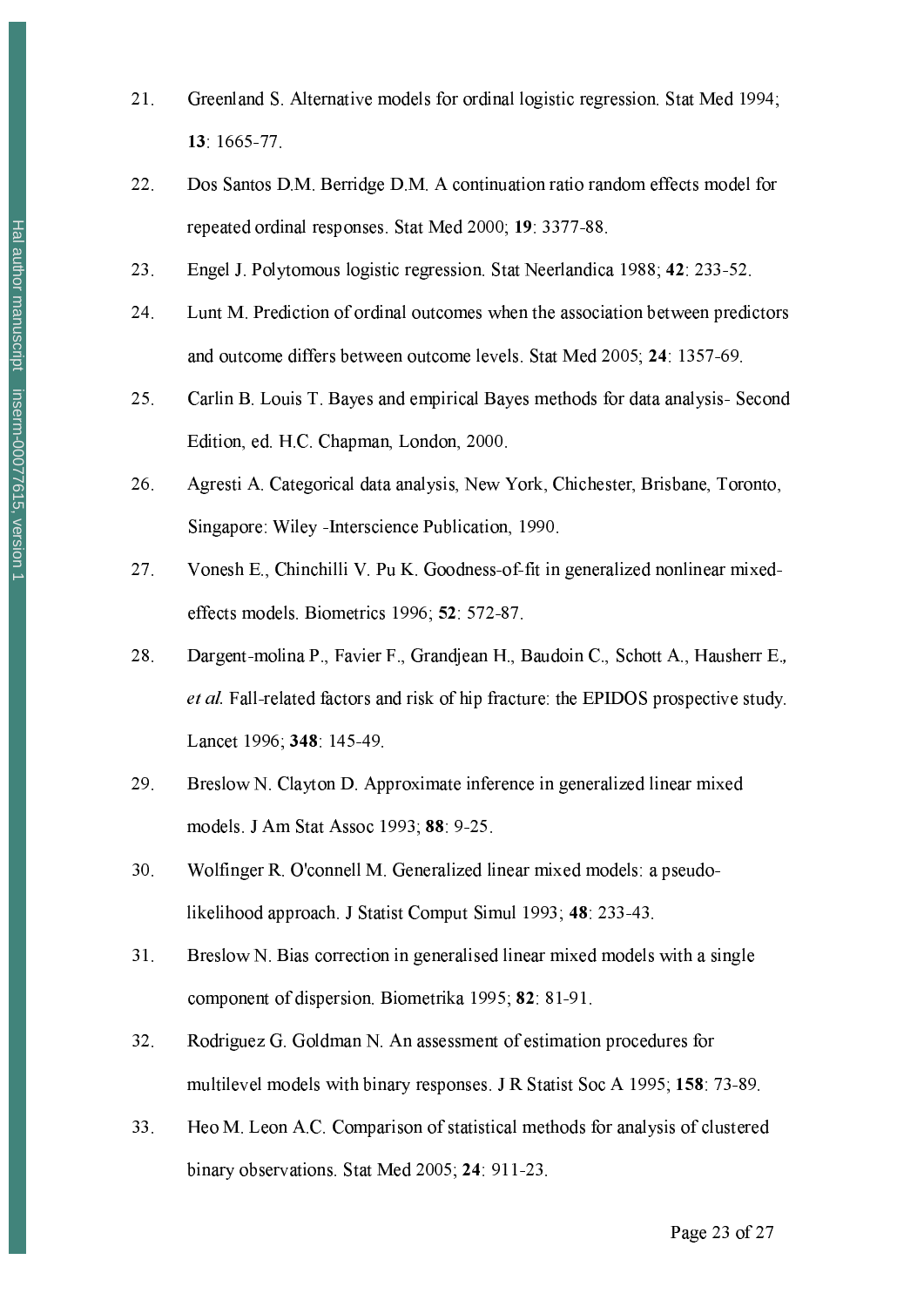Zeger S. Karim M. Generalized linear models with random effects: A Gibbs 34. sampling approach. J Am Stat Assoc 1991; 86: 79-86.

# **Acknowledgements**

We would like to thank Dr François Favier and the EPIDOS group who provided the data for this work.

Page 24 of 27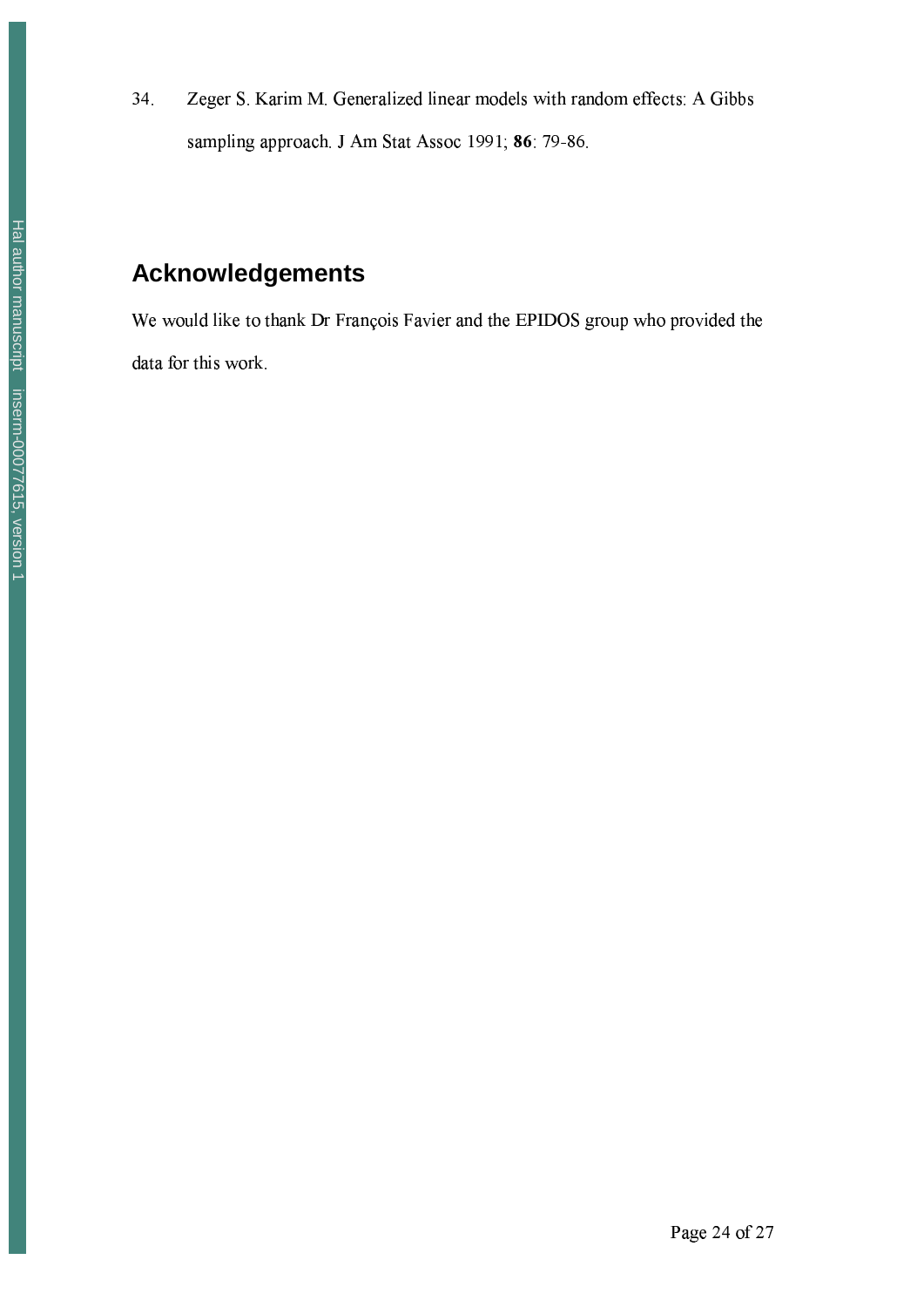|                         | Generalized ordered logit<br>model |          | Partial proportional odds<br>model |                    |          | Stereotype model   |              |          |               |
|-------------------------|------------------------------------|----------|------------------------------------|--------------------|----------|--------------------|--------------|----------|---------------|
|                         | Parameter                          | $\rm SE$ | p value                            | Parameter          | $\rm SE$ | p value            | Parameter    | $\rm SE$ | p value       |
| Intercept               |                                    |          |                                    |                    |          |                    |              |          |               |
| $\overline{\mathbf{4}}$ | $-5.19$                            | 0.74     | ${}< 0.0001$                       | $-5.99$            | 0.56     | ${}< 0.0001$       | $-4.05$      | 0.55     | ${}< 0.0001$  |
| 3                       | $-4.82$                            | 0.63     | ${}< 0.0001$                       | $-5.00$            | 0.52     | ${}< 0.0001$       | $-3.76$      | 0.53     | ${}< 0.0001$  |
| $\boldsymbol{2}$        | $-3.66$                            | 0.56     | ${}< 0.0001$                       | $-3.58$            | 0.51     | ${}< 0.0001$       | $-2.62$      | 0.46     | ${}_{0.0001}$ |
| 1                       | $-0.73$                            | 0.52     | 0.16                               | $-0.63$            | 0.51     | 0.22               | $-1.21$      | 0.31     | ${}_{0.0001}$ |
| Time since              |                                    |          |                                    |                    |          |                    |              |          |               |
| inclusion (years)       |                                    |          |                                    |                    |          |                    |              |          |               |
| $\overline{\mathbf{4}}$ | 0.57                               | 0.05     | ${}< 0.0001$                       | 0.59               | 0.05     | ${}< 0.0001$       | 0.79         | 0.04     | ${}< 0.0001$  |
| $\mathfrak{Z}$          | 0.61                               | 0.04     | ${}< 0.0001$                       | 0.64               | 0.03     | ${}< 0.0001$       |              |          |               |
| $\boldsymbol{2}$        | 0.65                               | 0.03     | ${}< 0.0001$                       | Ħ                  | Ħ        | Ħ                  |              |          |               |
| $\mathbf{1}$            | 0.52                               | 0.02     | ${}< 0.0001$                       | 0.53               | 0.02     | ${}< 0.0001$       |              |          |               |
| Age (in years           |                                    |          |                                    |                    |          |                    |              |          |               |
| minus 74)               |                                    |          |                                    |                    |          |                    |              |          |               |
| $\overline{\mathbf{4}}$ | 0.25                               | 0.04     | ${}< 0.0001$                       | 0.24               | 0.03     | ${}< 0.0001$       | 0.35         | 0.03     | ${}< 0.0001$  |
| $\mathfrak{Z}$          | 0.27                               | 0.03     | ${}< 0.0001$                       | $\pmb{\mathsf{H}}$ | Ħ        | $\pmb{\mathsf{H}}$ |              |          |               |
| $\boldsymbol{2}$        | 0.27                               | 0.03     | ${}< 0.0001$                       | $\pmb{\mathsf{H}}$ | Ħ        | $\pmb{\mathsf{H}}$ |              |          |               |
| $\mathbf{1}$            | 0.22                               | 0.03     | ${}< 0.0001$                       | $\pmb{\mathsf{H}}$ | Ħ        | $\pmb{\mathsf{H}}$ |              |          |               |
| Gait speed (m/s)        |                                    |          |                                    |                    |          |                    |              |          |               |
| $\overline{\mathbf{4}}$ | $-4.73$                            | 0.73     | ${}< 0.0001$                       | $-3.94$            | 0.50     | ${}< 0.0001$       | $-5.26$      | 0.58     | ${}_{0.0001}$ |
| $\mathfrak{Z}$          | $-4.22$                            | 0.61     | ${}< 0.0001$                       | $\pmb{\mathsf{H}}$ | Ħ        | $\pmb{\mathsf{H}}$ |              |          |               |
| $\boldsymbol{2}$        | $-4.14$                            | 0.55     | ${}< 0.0001$                       | $\pmb{\mathsf{H}}$ | Ħ        | $\pmb{\mathsf{H}}$ |              |          |               |
| $\mathbf{1}$            | $-3.73$                            | 0.51     | ${}< 0.0001$                       | Ħ                  | Ħ        | $\pmb{\mathsf{H}}$ |              |          |               |
| Pain                    |                                    |          |                                    |                    |          |                    |              |          |               |
| 4                       | 0.04                               | 0.25     | 0.88                               | 0.34               | 0.21     | $0.10\,$           | 0.75         | 0.19     | ${}_{0.0001}$ |
| $\mathfrak{Z}$          | 0.31                               | 0.22     | 0.15                               | $\pmb{\mathsf{H}}$ | Ħ        | Ħ                  |              |          |               |
| $\boldsymbol{2}$        | 0.73                               | 0.19     | 0.0002                             | 0.78               | 0.17     | ${}< 0.0001$       |              |          |               |
| $\mathbf{1}$            | 0.83                               | $0.18\,$ | ${}< 0.0001$                       | Ħ                  | Ħ        | Ħ                  |              |          |               |
| Scale parameters        |                                    |          |                                    |                    |          |                    |              |          |               |
| $\phi_4$                |                                    |          |                                    |                    |          |                    | $\mathbf{1}$ |          |               |
| $\phi_3$                |                                    |          |                                    |                    |          |                    | 0.94         | 0.05     | ${}_{0.0001}$ |
| $\phi_{\!2}$            |                                    |          |                                    |                    |          |                    | 0.83         | 0.04     | ${}< 0.0001$  |
| $\phi_{i}$              |                                    |          |                                    |                    |          |                    | 0.55         | 0.03     | ${}_{0.0001}$ |
|                         |                                    |          |                                    |                    |          |                    |              |          |               |
| Random effect SD        | 2.28                               | $0.08\,$ | $< 0.0001*$                        | 2.28               | 0.08     | ${}<0.0001*$       | 2.28         | 0.10     | ${}< 0.0001*$ |

\* Stram and Lee test [35]

Page 25 of 27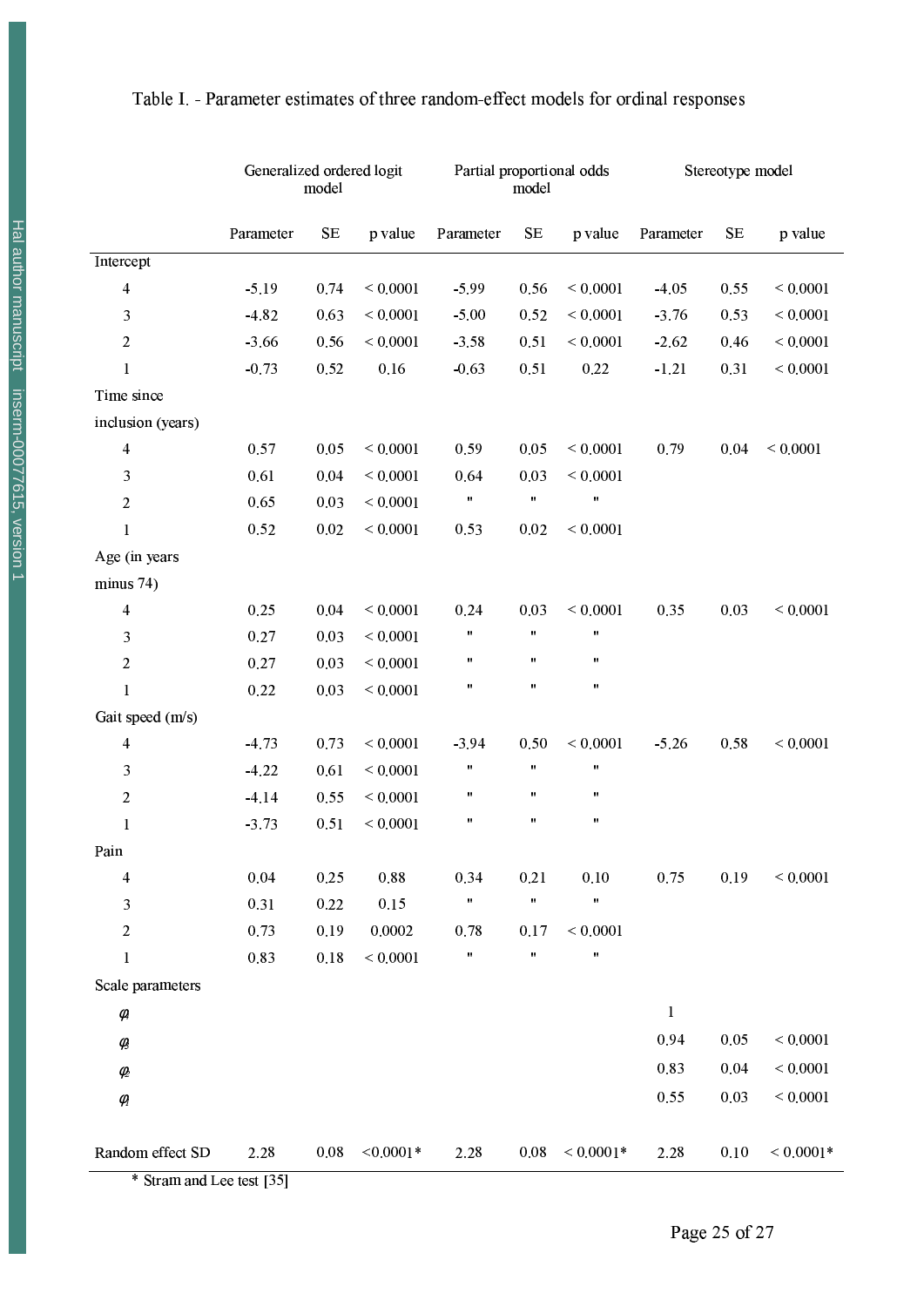## Table II - Goodness of fit of four random-effect models for ordinal responses

|                                        | Generalized<br>ordered logit<br>model | Partial<br>proportional odds<br>model | Proportional odds<br>model | Stereotype model |
|----------------------------------------|---------------------------------------|---------------------------------------|----------------------------|------------------|
| $-2LL$                                 | 9773                                  | 9790                                  | 9818                       | 10243            |
| Number of parameters                   | 21                                    | 12                                    | 9                          | 12               |
| <b>SBC</b>                             | 9916                                  | 9872                                  | 9880                       | 10325            |
| Coefficient of<br>determination        | 0.580                                 | 0.571                                 | 0.579                      | 0.316            |
| Concordance<br>correlation coefficient | 0.770                                 | 0.765                                 | 0.768                      | 0.570            |